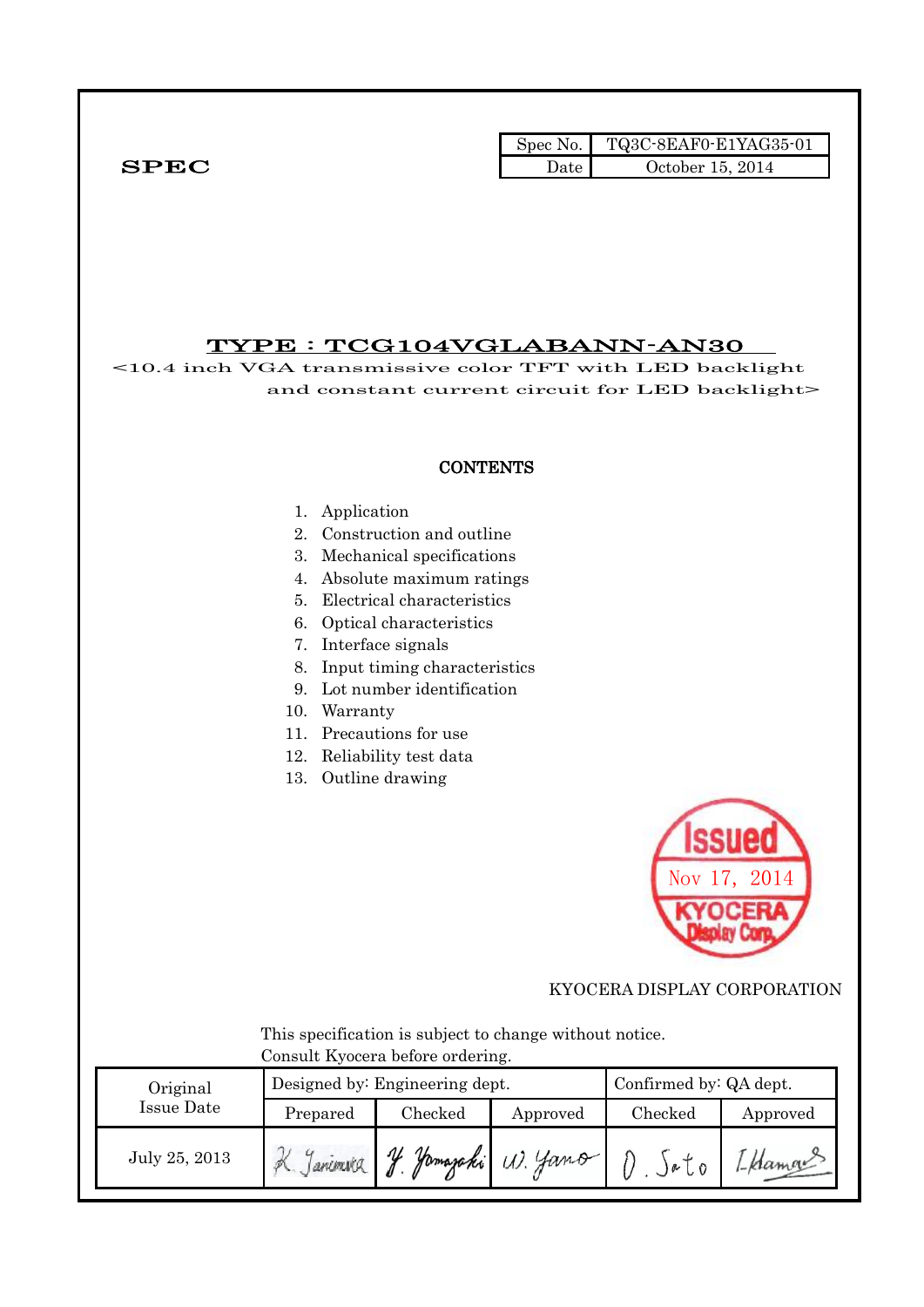# Warning

- 1. This Kyocera LCD module has been specifically designed for use only in electronic devices and industrial machines in the area of audio control, office automation, industrial control, home appliances, etc. The module should not be used in applications where the highest level of safety and reliability are required and module failure or malfunction of such module results in physical harm or loss of life, as well as enormous damage or loss. Such fields of applications include, without limitation, medical, aerospace, communications infrastructure, atomic energy control. Kyocera expressly disclaims any and all liability resulting in any way to the use of the module in such applications.
- 2. Customer agrees to indemnify, defend and hold Kyocera harmless from and against any and all actions, claims, damages, liabilities, awards, costs, and expenses, including legal expenses, resulting from or arising out of Customer's use, or sale for use, or Kyocera modules in applications.

# Caution

1. Kyocera shall have the right, which Customer hereby acknowledges, to immediately scrap or destroy tooling for Kyocera modules for which no Purchase Orders have been received from the Customer in a two-year period.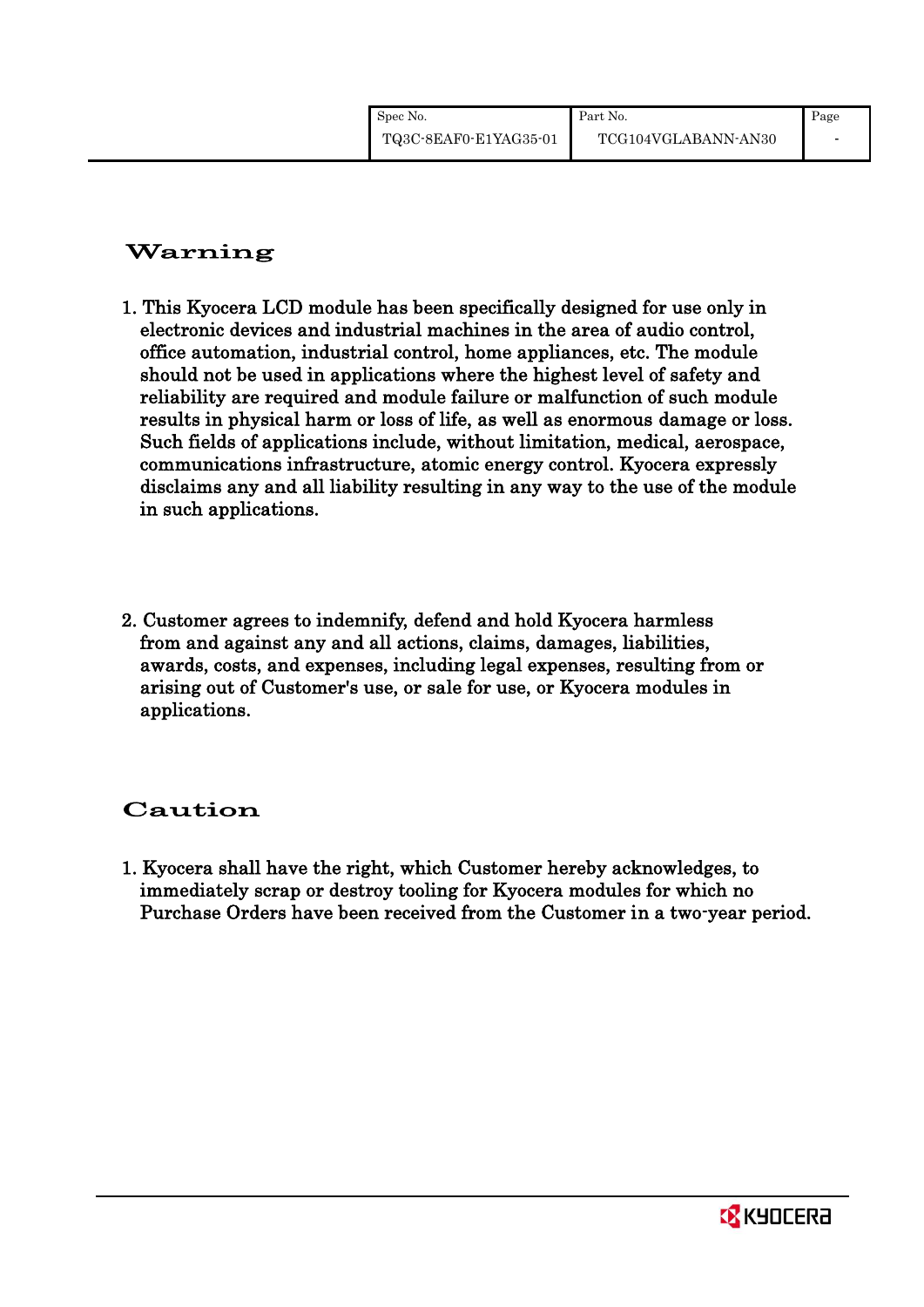|         |                  |                | Spec No.                                                     |          | Part No.                             |   |                     |                         | Page |
|---------|------------------|----------------|--------------------------------------------------------------|----------|--------------------------------------|---|---------------------|-------------------------|------|
|         |                  |                | TQ3C-8EAF0-E1YAG35-01                                        |          |                                      |   | TCG104VGLABANN-AN30 |                         |      |
|         |                  |                | Revision record                                              |          |                                      |   |                     |                         |      |
|         |                  |                | Designed by : Engineering dept.                              |          |                                      |   |                     | Confirmed by : QA dept. |      |
|         | Date             | Prepared       | Checked                                                      | Approved |                                      |   | Checked             | Approved                |      |
|         | October 15, 2014 | K. Janimira    | majaki                                                       | W. Jano  |                                      | D | Sa to               | I Hamous                |      |
| Rev.No. | Date             | Page           |                                                              |          | $\label{eq:2} \textbf{Descriptions}$ |   |                     |                         |      |
| 01      | Oct 15,2014      | $\overline{4}$ | 5-2. Constant current circuit for LED Backlight              |          |                                      |   |                     |                         |      |
|         |                  |                | change Operating life time Typ70,000h $\rightarrow$ 100,000h |          |                                      |   |                     |                         |      |
|         |                  |                |                                                              |          |                                      |   |                     |                         |      |
|         |                  |                |                                                              |          |                                      |   |                     |                         |      |
|         |                  |                |                                                              |          |                                      |   |                     |                         |      |
|         |                  |                |                                                              |          |                                      |   |                     |                         |      |
|         |                  |                |                                                              |          |                                      |   |                     |                         |      |
|         |                  |                |                                                              |          |                                      |   |                     |                         |      |
|         |                  |                |                                                              |          |                                      |   |                     |                         |      |
|         |                  |                |                                                              |          |                                      |   |                     |                         |      |
|         |                  |                |                                                              |          |                                      |   |                     |                         |      |
|         |                  |                |                                                              |          |                                      |   |                     |                         |      |
|         |                  |                |                                                              |          |                                      |   |                     |                         |      |
|         |                  |                |                                                              |          |                                      |   |                     |                         |      |
|         |                  |                |                                                              |          |                                      |   |                     |                         |      |
|         |                  |                |                                                              |          |                                      |   |                     |                         |      |
|         |                  |                |                                                              |          |                                      |   |                     |                         |      |
|         |                  |                |                                                              |          |                                      |   |                     |                         |      |
|         |                  |                |                                                              |          |                                      |   |                     |                         |      |
|         |                  |                |                                                              |          |                                      |   |                     |                         |      |
|         |                  |                |                                                              |          |                                      |   |                     |                         |      |
|         |                  |                |                                                              |          |                                      |   |                     |                         |      |
|         |                  |                |                                                              |          |                                      |   |                     |                         |      |
|         |                  |                |                                                              |          |                                      |   |                     |                         |      |
|         |                  |                |                                                              |          |                                      |   |                     |                         |      |
|         |                  |                |                                                              |          |                                      |   |                     |                         |      |
|         |                  |                |                                                              |          |                                      |   |                     |                         |      |
|         |                  |                |                                                              |          |                                      |   |                     |                         |      |
|         |                  |                |                                                              |          |                                      |   |                     |                         |      |
|         |                  |                |                                                              |          |                                      |   |                     |                         |      |
|         |                  |                |                                                              |          |                                      |   |                     |                         |      |
|         |                  |                |                                                              |          |                                      |   |                     |                         |      |
|         |                  |                |                                                              |          |                                      |   |                     |                         |      |
|         |                  |                |                                                              |          |                                      |   |                     |                         |      |
|         |                  |                |                                                              |          |                                      |   |                     |                         |      |
|         |                  |                |                                                              |          |                                      |   |                     |                         |      |
|         |                  |                |                                                              |          |                                      |   |                     |                         |      |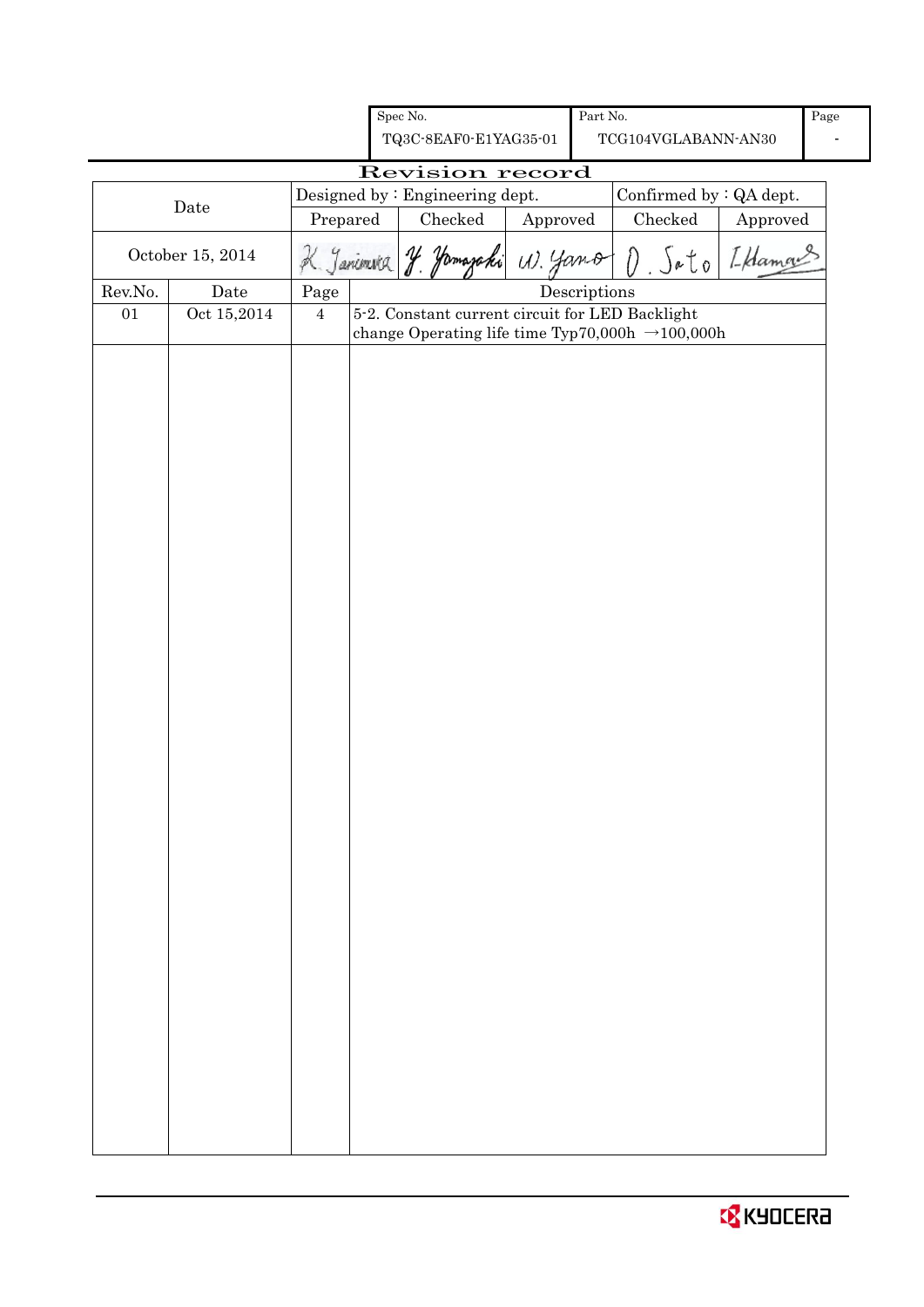## 1. Application

This document defines the specification of TCG104VGLABANN-AN30. (RoHS Compliant)

## 2. Construction and outline

| LCD.               | : Transmissive color dot matrix type TFT              |
|--------------------|-------------------------------------------------------|
| Backlight system   | : LED                                                 |
| Polarizer          | : Anti-Glare treatment                                |
| Additional circuit | : Timing controller, Power supply $(3.3V)$ input)     |
|                    | With constant current circuit for LED Backlight (12V) |

# 3. Mechanical specifications

| <b>Item</b>                | Specification                                             | Unit |
|----------------------------|-----------------------------------------------------------|------|
| Outline dimensions<br>1)   | $240.7(W)\times(180.2)(H)\times9(D)$                      | mm   |
| Active area                | $211.2(W)\times 158.4(H)$<br>(26.4cm/10.4 inch(Diagonal)) | mm   |
| Dot format                 | $640 \times (R,G,B)(W) \times 480(H)$                     | dot  |
| Dot pitch                  | $0.11(W)\times0.33(H)$                                    | mm   |
| Base color<br>$\mathbf{2}$ | Normally White                                            |      |
| Mass                       | 470                                                       | g    |

1) Projection not included. Please refer to outline for details.

2) Due to the characteristics of the LCD material, the color varies with environmental temperature.

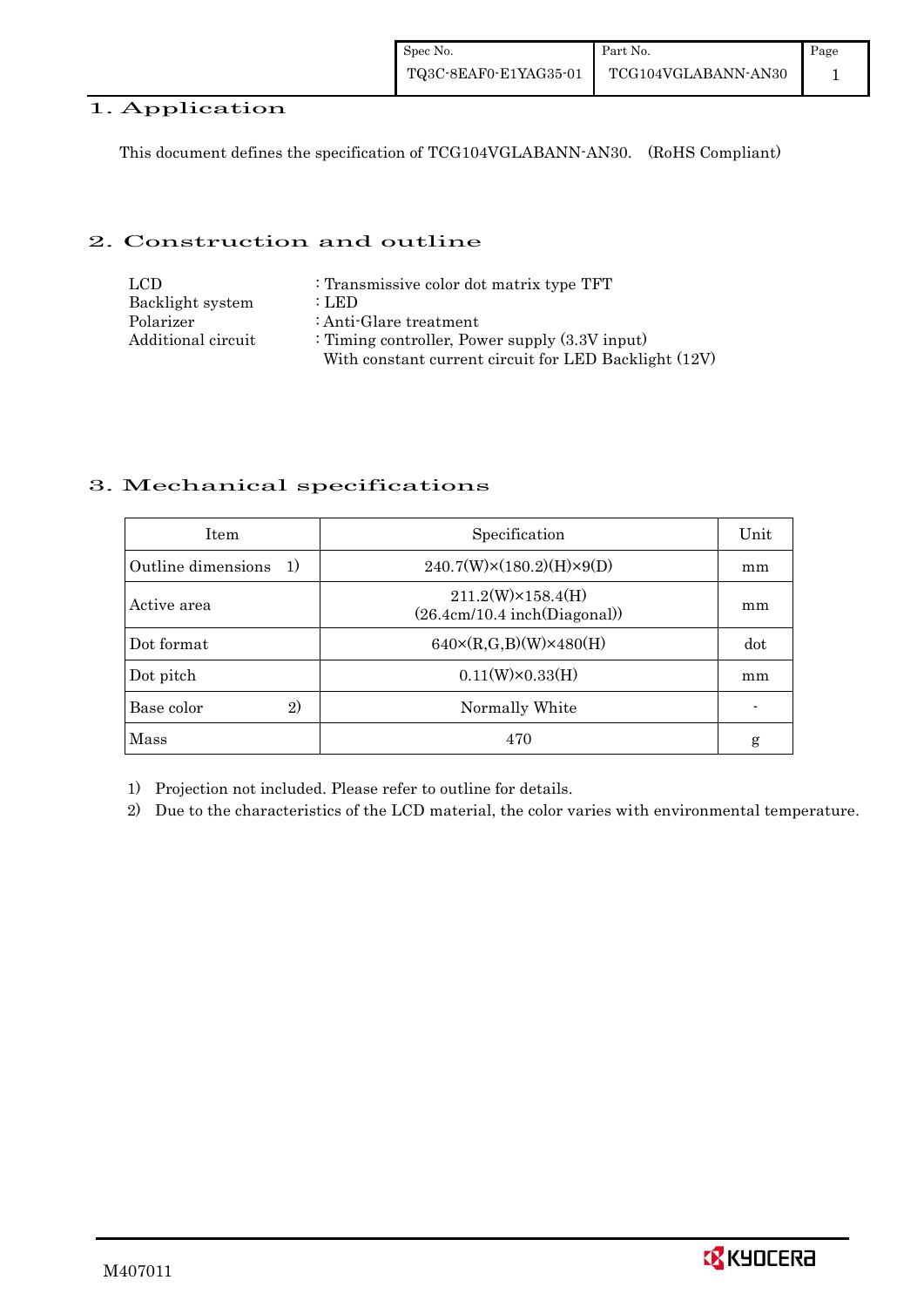## 4. Absolute maximum ratings

#### 4-1. Electrical absolute maximum ratings

| Item                    |    | Symbol       | Min.   | Max.     | Unit |
|-------------------------|----|--------------|--------|----------|------|
| Supply voltage(+3.3V)   |    | Vpp          |        | 4.0      |      |
| Supply voltage $(+12V)$ |    | $\rm V_{IN}$ | $-0.3$ | 14.0     |      |
| T,                      |    | $\rm V_{I1}$ | $-0.3$ | 6.0      |      |
| Input signal voltage    | 2) | $\rm V_{I2}$ | $-0.3$ | $V_{IN}$ |      |

1) Input signal : CK,  $R0 \sim R5$ ,  $G0 \sim G5$ ,  $B0 \sim B5$ ,  $H_{\text{SYNC}}$ ,  $V_{\text{SYNC}}$ ,  $ENAB$ ,  $R/L$ ,  $U/D$ 

2) Input signal : BLBRT, BLEN

## 4-2. Environmental absolute maximum ratings

| <b>Item</b>           |    | Symbol           | Min.  | Max. | Unit         |
|-----------------------|----|------------------|-------|------|--------------|
| Operating temperature | 1) | Top              | $-20$ | 70   | $^{\circ}$ C |
| Storage temperature   | 2) | T <sub>STO</sub> | $-30$ | 80   | $\circ$ C    |
| Operating humidity    | 3) | $H_{OP}$         | 10    | 4.   | %RH          |
| Storage humidity      | 3) | H <sub>STO</sub> | 10    | 4.   | %RH          |
| Vibration             |    |                  | 5)    | 5)   |              |
| Shock                 |    |                  | 6)    | 6    |              |

- 1) Operating temperature means a temperature which operation shall be guaranteed. Since display performance is evaluated at 25°C, another temperature range should be confirmed.
- 2) Temp. =  $-30^{\circ}$ C $<$ 48h, Temp. =  $80^{\circ}$ C $<$ 168h

 Store LCD at normal temperature/humidity. Keep them free from vibration and shock. An LCD that is kept at a low or a high temperature for a long time can be defective due to other conditions, even if the low or high temperature satisfies the standard. (Please refer to "Precautions for Use" for details.)

- 3) Non-condensing
- 4) Temp. $\leq 40^{\circ}$ C, 85%RH Max.
	- Temp. $>40^{\circ}$ C, Absolute humidity shall be less than 85%RH at 40°C.

5)

| Frequency       | $10\sim 55$ Hz    | Acceleration value         |
|-----------------|-------------------|----------------------------|
| Vibration width | $0.15$ mm         | $(0.3{\sim}9~{\rm m/s^2})$ |
| Interval        | $10 - 55 - 10$ Hz | 1 minutes                  |

 2 hours in each direction X, Y, Z (6 hours total) EIAJ ED-2531

6) Acceleration: 490 m/s2, Pulse width: 11 ms 3 times in each direction:  $\pm X$ ,  $\pm Y$ ,  $\pm Z$ EIAJ ED-2531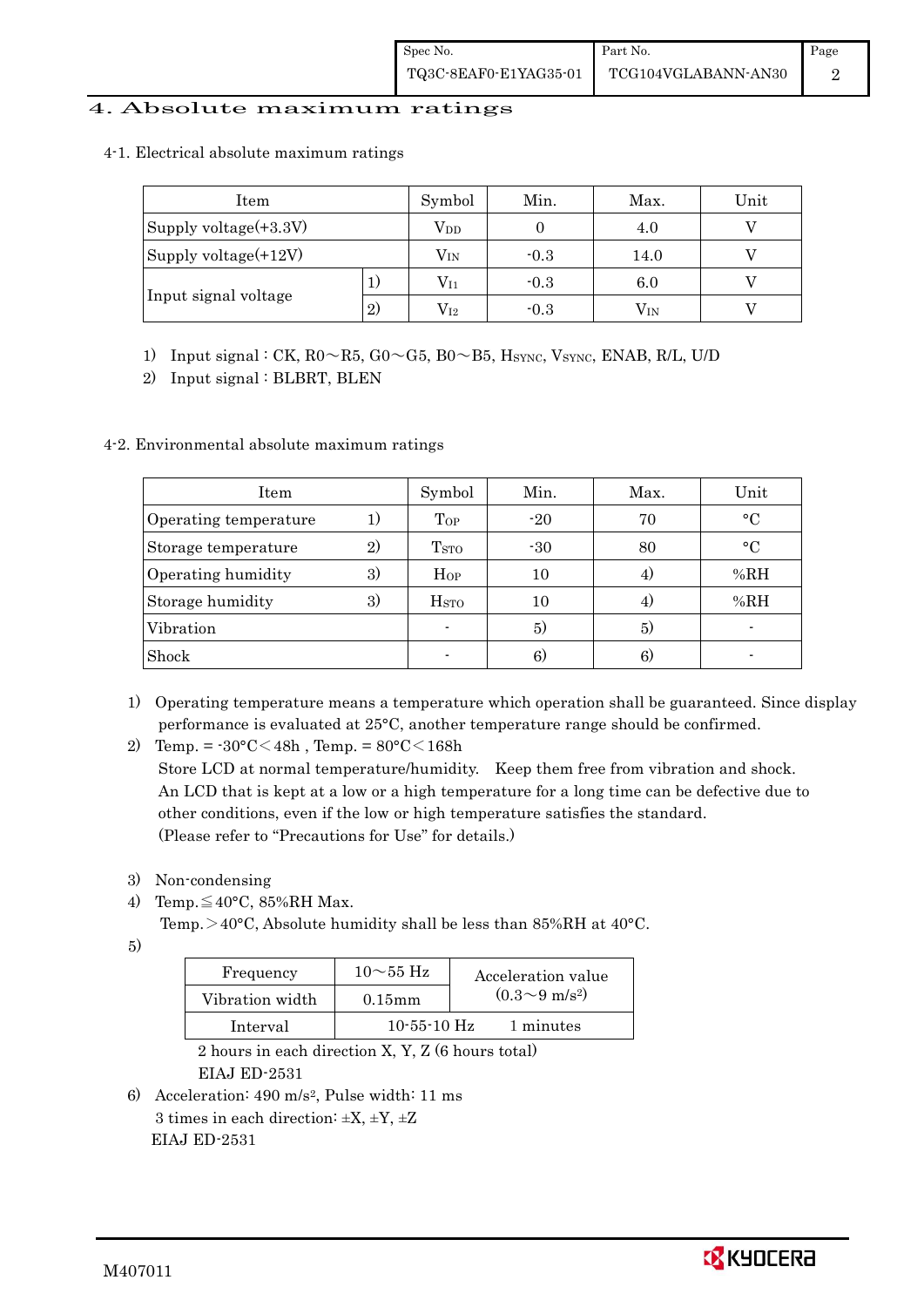# 5. Electrical characteristics

5-1. LCD

Temp. =  $-20 \sim 70$ °C Item Symbol Condition Min. Typ. Max. Unit Supply voltage  $1)$   $V_{DD}$   $3.0$   $3.3$   $3.6$  V Current consumption IDD 2) - 150 185 mA Permissive input ripple voltage  $\begin{vmatrix} V_{RP} & | & \cdot & | & - \end{vmatrix}$  -  $\begin{vmatrix} - & | & - \end{vmatrix}$  100 Input signal voltage 3)  $V_{\text{IL}}$  | "Low" level | 0 | - | 0.8 | V  $V_{\text{IH}}$  | "High" level 2.0 | - |  $V_{\text{DD}}$  | V

1) V<sub>DD</sub>-turn-on conditions



2) Display pattern:



3) Input signal : CK,  $R0 \sim R5$ ,  $G0 \sim G5$ ,  $B0 \sim B5$ , Hsync, Vsync, ENAB, R/L, U/D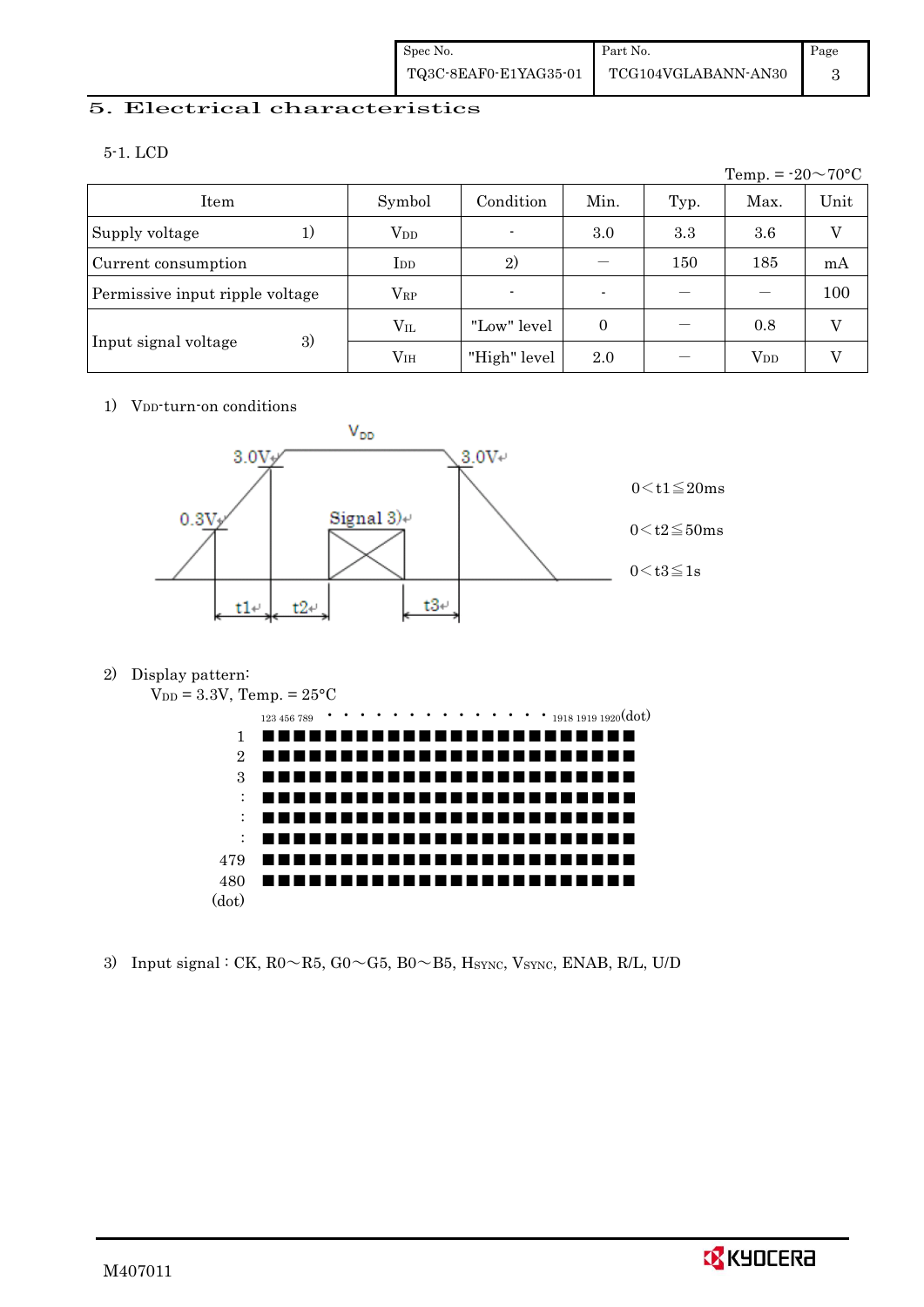#### 5-2. Constant current circuit for LED Backlight

|                                  |                       |                                  |          |         | Temp. = $-20 \sim 70$ °C |           |
|----------------------------------|-----------------------|----------------------------------|----------|---------|--------------------------|-----------|
| Item                             | Symbol                | Condition                        | Min.     | Typ.    | Max.                     | Unit      |
| 1)<br>Supply voltage             | $V_{IN}$              |                                  | 10.8     | 12.0    | 13.2                     | V         |
| Current consumption              | I <sub>IN</sub>       | 2)                               |          | (375)   | (490)                    | mA        |
| Permissive input ripple voltage  | $\rm V_{RP\_BL}$      | $V_{IN} = 12.0V$                 |          |         | 100                      | $mVp-p$   |
|                                  | VIL_BLBRT             | "Low" level"                     | $\Omega$ |         | 0.8                      | V         |
| BLBRT Input signal voltage       | VIH_BLBRT             | "High" level                     | 2.3      |         | $V_{\text{IN}}$          | V         |
| BLBRT Input pull-down resistance | R <sub>IN_BLBRT</sub> |                                  | 100      | 300     | 500                      | $k\Omega$ |
|                                  | $V_{\rm IL\_BLEN}$    | "Low" level                      | $\Omega$ |         | 0.8                      | $\rm V$   |
| BLEN Input signal voltage        | VIH_BLEN              | "High" level                     | 2.3      |         | $V_{IN}$                 | V         |
| BLEN Input pull-down resistance  | R <sub>IN</sub> BLEN  |                                  | 100      | 300     | 500                      | $k\Omega$ |
| 3)<br><b>PWM</b> Frequency       | f <sub>PWM</sub>      |                                  | 200      |         | 10k                      | Hz        |
|                                  |                       | $f_{\text{PWM}} = 200 \text{Hz}$ | 1        |         | 100                      | $\%$      |
| 3)<br>PWM Duty ratio             | $D_{\rm PWM}$         | $f_{\text{PWM}}=2kHz$            | 10       |         | 100                      | $\%$      |
|                                  |                       | $f_{\text{PWM}} = 10kHz$         | 50       |         | 100                      | $\%$      |
| (4), 5)<br>Operating life time   | T                     | Temp.= $25^{\circ}$ C            |          | 100,000 |                          | h         |

1) V<sub>IN</sub>-turn-on conditions



2) V<sub>IN</sub> = 12V, Temp. =  $25^{\circ}$ C, D<sub>PWM</sub> = 100%

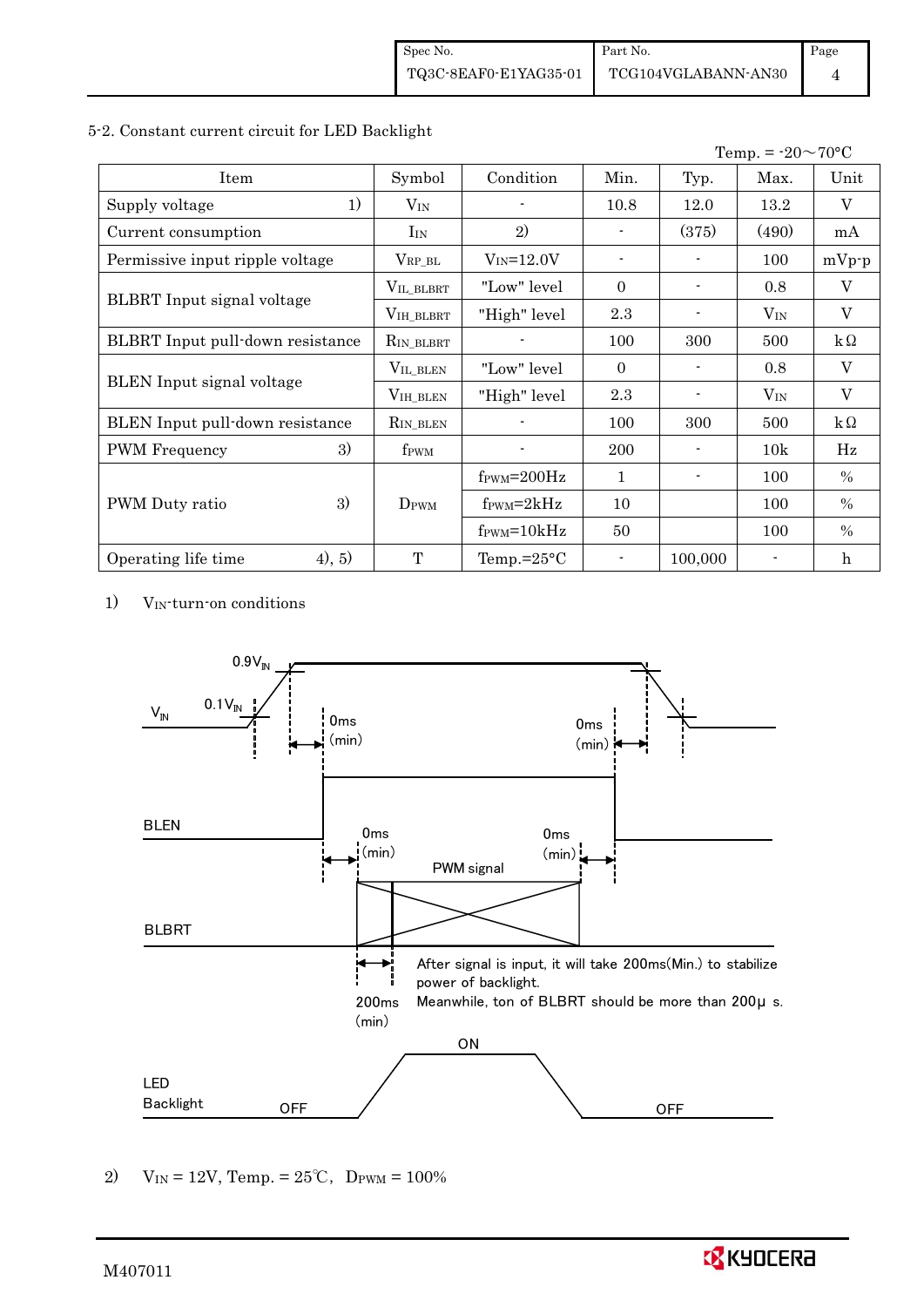3) PWM Timing Diagram



ton, torr  $\geq 50 \,\mu$  s.

In case of lower frequency, the deterioration of the display quality, flicker etc., may occur.

- 4) When brightness decrease 50% of minimum brightness. The average life of a LED will decrease when the LCD is operating at higher temperatures.
- 5) Life time is estimated data.(Condition : IF=60mA, Ta=25℃ in chamber).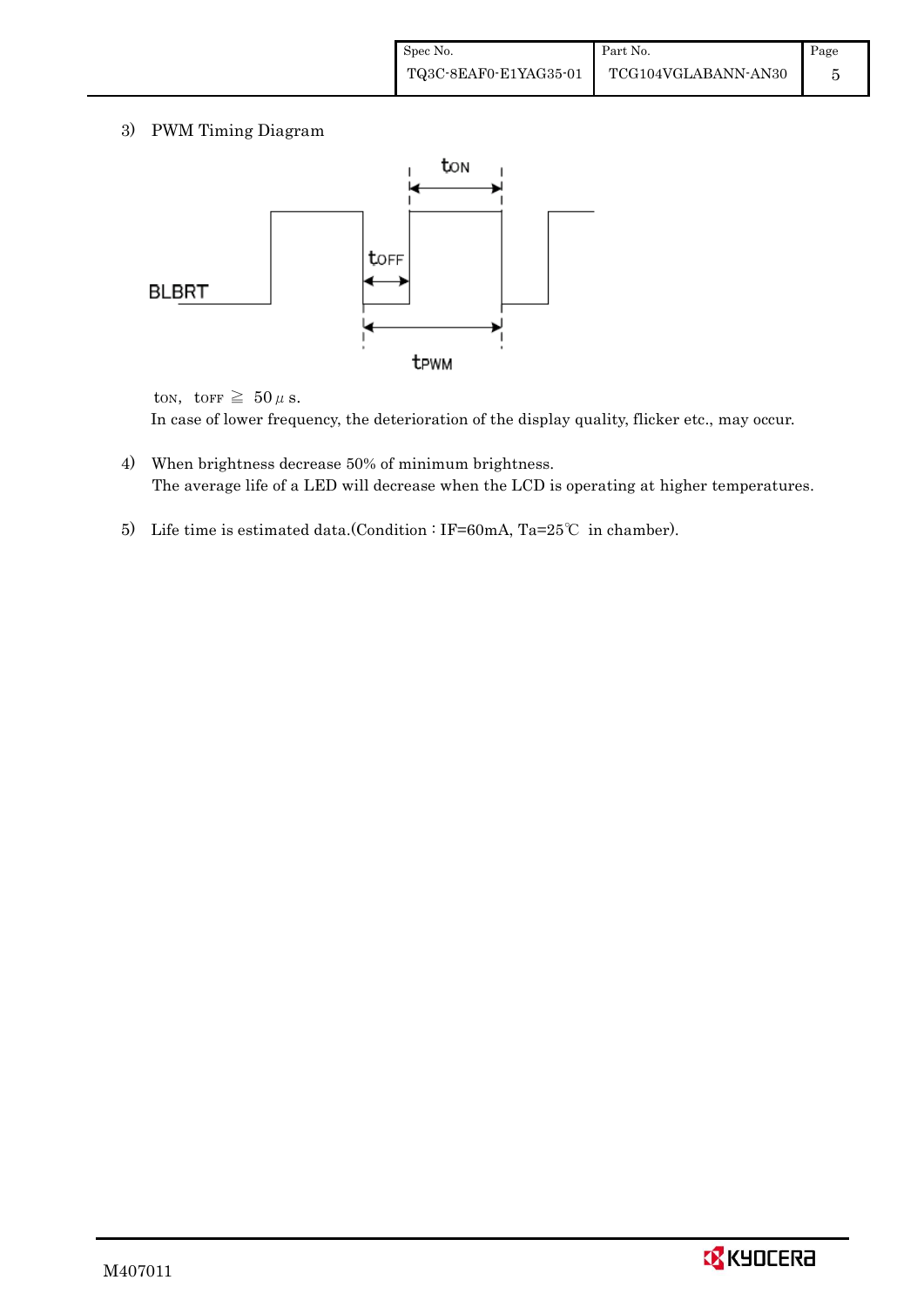| Spec No.              | Part No.            | Page |
|-----------------------|---------------------|------|
| TQ3C-8EAF0-E1YAG35-01 | TCG104VGLABANN-AN30 |      |

# 6. Optical characteristics

| Measuring spot = $\phi$ 6.0mm, Temp. = 25°C |
|---------------------------------------------|
|---------------------------------------------|

| Item                                                                       |       | Symbol              | Condition                   | Min.  | Typ.  | Max.  | Unit              |  |
|----------------------------------------------------------------------------|-------|---------------------|-----------------------------|-------|-------|-------|-------------------|--|
|                                                                            | Rise  | $\tau_r$            | $\theta = \phi = 0^{\circ}$ |       | 10    |       | ms                |  |
| Response time                                                              | Down  | $\tau$ <sub>d</sub> | $\theta = \phi = 0^{\circ}$ |       | 20    |       | ms                |  |
| Viewing angle range<br>View direction<br>$: 6$ o'clock<br>(Gray inversion) |       | $\theta$ upper      |                             |       | 60    |       |                   |  |
|                                                                            |       | $\theta$ LOWER      |                             |       | 70    |       | $\deg$            |  |
|                                                                            |       | $\phi$ LEFT         | $CR \ge 10$                 |       | 70    |       |                   |  |
|                                                                            |       | $\phi$ RIGHT        |                             | —     | 70    |       | deg               |  |
| Contrast ratio                                                             |       | CR                  | $\theta = \phi = 0^{\circ}$ | 350   | 500   |       |                   |  |
| <b>Brightness</b>                                                          |       | L                   | IF=60mA/Line                | 560   | 800   |       | cd/m <sup>2</sup> |  |
|                                                                            | Red   | $\mathbf X$         | $\theta = \phi = 0^{\circ}$ | 0.555 | 0.605 | 0.655 |                   |  |
|                                                                            |       | У                   |                             | 0.285 | 0.335 | 0.385 |                   |  |
|                                                                            |       | $\mathbf x$         | $\theta = \phi = 0^{\circ}$ | 0.290 | 0.340 | 0.390 |                   |  |
| Chromaticity                                                               | Green | у                   |                             | 0.490 | 0.540 | 0.590 |                   |  |
| coordinates                                                                |       | $\mathbf X$         | $\theta = \phi = 0^{\circ}$ | 0.105 | 0.155 | 0.205 |                   |  |
|                                                                            | Blue  | у                   |                             | 0.055 | 0.105 | 0.155 |                   |  |
|                                                                            |       | $\mathbf x$         |                             | 0.255 | 0.305 | 0.355 |                   |  |
|                                                                            | White | $\mathbf y$         | $\theta = \phi = 0^{\circ}$ | 0.265 | 0.315 | 0.365 |                   |  |

# 6-1. Definition of contrast ratio

$$
CR(Contrast ratio) = \frac{Brightness with all pixels "White" }{Brightness with all pixels "Black"}
$$

# 6-2. Definition of response time



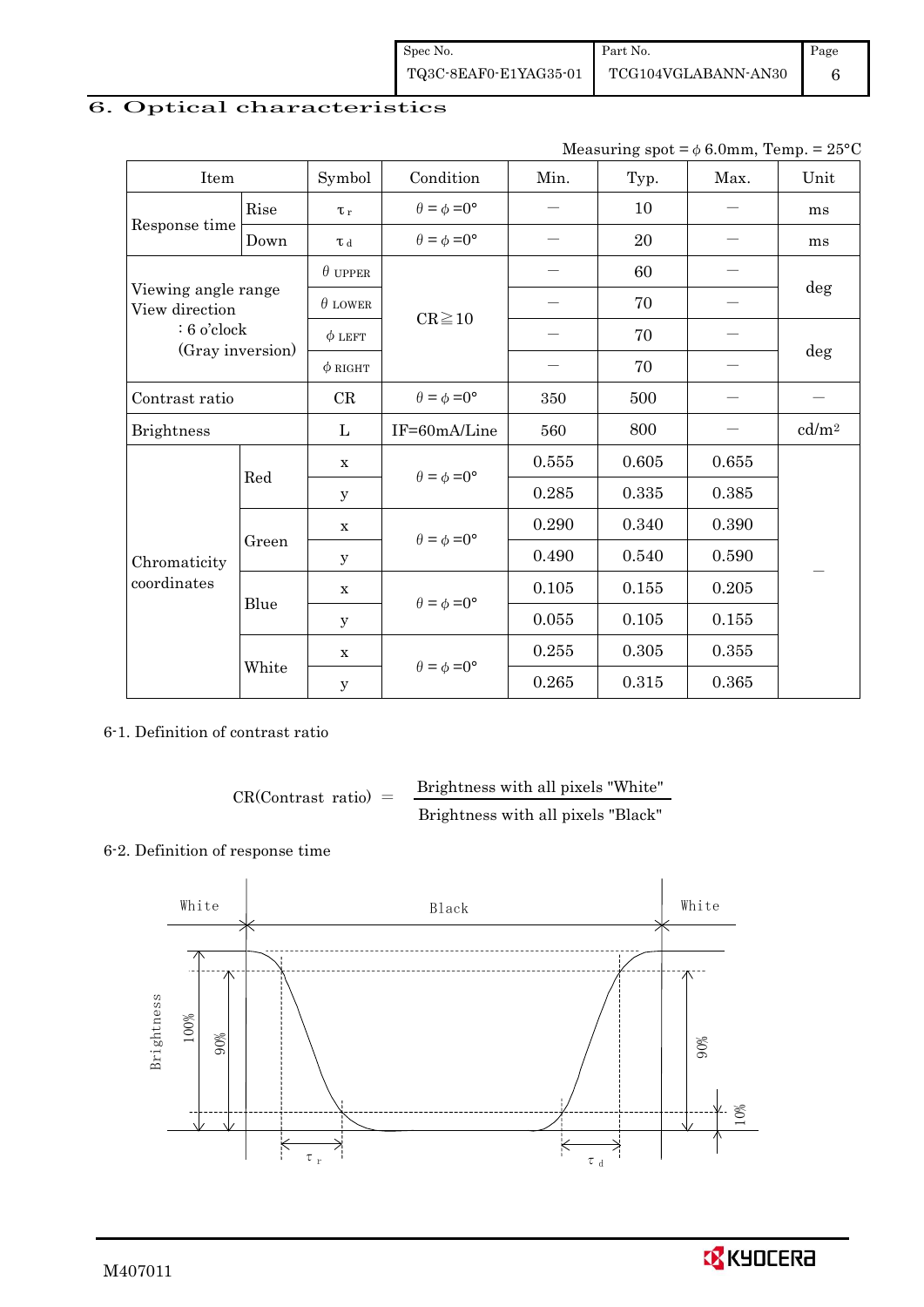| Spec No.              | Part No.            | Page |
|-----------------------|---------------------|------|
| TQ3C-8EAF0-E1YAG35-01 | TCG104VGLABANN-AN30 |      |



6-4. Brightness measuring points



- 1) Rating is defined as the white brightness at center of display screen(3).
- 2) 5 minutes after LED is turned on. (Ambient Temp.=25℃)

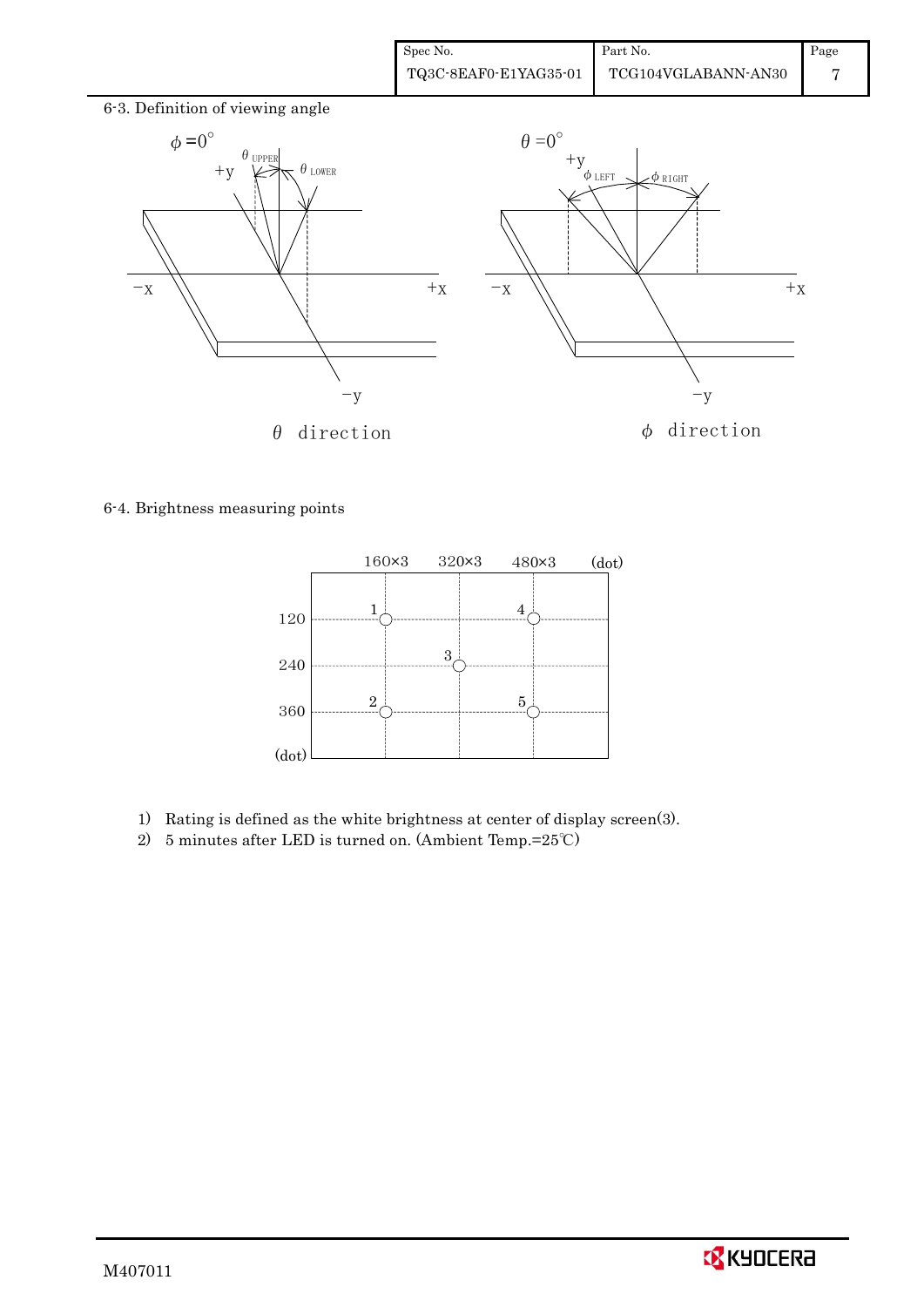# 7. Interface signals

7-1. LCD

| No.                      | Symbol                                                   | Description                                                                      | I/O                      | <b>Note</b> |
|--------------------------|----------------------------------------------------------|----------------------------------------------------------------------------------|--------------------------|-------------|
| $\mathbf{1}$             | <b>GND</b>                                               | <b>GND</b>                                                                       |                          |             |
| $\,2$                    | <b>GND</b>                                               | <b>GND</b>                                                                       |                          |             |
| 3                        | <b>GND</b>                                               | <b>GND</b>                                                                       | $\overline{\phantom{a}}$ |             |
| $\overline{4}$           | <b>BLBRT</b>                                             | PWM signal(Brightness adjustment)                                                | $\blacksquare$           |             |
| $\bf 5$                  | <b>BLEN</b>                                              | ON/OFF terminal voltage                                                          | $\overline{\phantom{a}}$ |             |
| $6\phantom{.}6$          | $V_{IN}$                                                 | $+12V$ power supply                                                              | $\blacksquare$           |             |
| $\overline{\mathcal{L}}$ | $V_{IN}$                                                 | $+12V$ power supply                                                              |                          |             |
| $8\,$                    | $V_{\rm IN}$                                             | $+12V$ power supply                                                              | $\blacksquare$           |             |
| $\boldsymbol{9}$         | NC                                                       | No connect                                                                       | $\blacksquare$           |             |
| 10                       | $\ensuremath{\mathrm{U}}\xspace/\ensuremath{\mathrm{D}}$ | Vertical display mode select signal<br>H: Normal, L: Up / Down reverse mode      | $\mathbf I$              | 2)          |
| 11                       | R/L                                                      | Horizontal display mode select signal<br>L: Normal, H: Left / Right reverse mode | $\mathbf I$              | 2)          |
| 12                       | <b>V</b> <sub>DD</sub>                                   | 3.3V power supply                                                                | $\overline{\phantom{a}}$ |             |
| 13                       | <b>V</b> <sub>DD</sub>                                   | 3.3V power supply                                                                |                          |             |
| 14                       | <b>ENAB</b>                                              | Signal to settle the horizontal display position (positive)                      | I                        | 1)          |
| 15                       | <b>GND</b>                                               | <b>GND</b>                                                                       | $\overline{a}$           |             |
| 16                       | B5                                                       | BLUE data signal (MSB)                                                           | $\bf I$                  |             |
| 17                       | B4                                                       | BLUE data signal                                                                 | $\bf I$                  |             |
| 18                       | B <sub>3</sub>                                           | BLUE data signal                                                                 | $\mathbf I$              |             |
| 19                       | B <sub>2</sub>                                           | BLUE data signal                                                                 | $\bf I$                  |             |
| 20                       | B1                                                       | BLUE data signal                                                                 | $\bf I$                  |             |
| 21                       | B <sub>0</sub>                                           | BLUE data signal (LSB)                                                           | $\mathbf I$              |             |
| 22                       | <b>GND</b>                                               | <b>GND</b>                                                                       |                          |             |
| 23                       | G5                                                       | GREEN data signal (MSB)                                                          | $\rm I$                  |             |
| 24                       | G <sub>4</sub>                                           | GREEN data signal                                                                | $\rm I$                  |             |
| $\bf 25$                 | G <sub>3</sub>                                           | GREEN data signal                                                                | $\rm I$                  |             |
| 26                       | ${\rm G}2$                                               | GREEN data signal                                                                | $\mathbf I$              |             |
| 27                       | G <sub>1</sub>                                           | GREEN data signal                                                                | $\bf I$                  |             |
| 28                       | G <sub>0</sub>                                           | GREEN data signal (LSB)                                                          | I                        |             |
| 29                       | <b>GND</b>                                               | <b>GND</b>                                                                       | $\overline{a}$           |             |
| 30                       | R5                                                       | RED data signal (MSB)                                                            | $\bf{I}$                 |             |
| 31                       | R <sub>4</sub>                                           | RED data signal                                                                  | I                        |             |
| 32                       | R3                                                       | RED data signal                                                                  | $\bf I$                  |             |
| 33                       | $\mathbf{R}2$                                            | RED data signal                                                                  | $\bf{I}$                 |             |
| 34                       | R1                                                       | RED data signal                                                                  | $\mathbf I$              |             |
| 35                       | R <sub>0</sub>                                           | RED data signal (LSB)                                                            | I                        |             |
| 36                       | <b>GND</b>                                               | <b>GND</b>                                                                       |                          |             |
| 37                       | <b>V</b> <sub>SYNC</sub>                                 | Vertical synchronous signal (negative)                                           | I                        |             |
| $38\,$                   | <b>HSYNC</b>                                             | Horizontal synchronous signal (negative)                                         | $\bf I$                  |             |
| $39\,$                   | $\mathrm{C}\mathrm{K}$                                   | Clock signal for sampling each data signal                                       | $\rm I$                  |             |
| $40\,$                   | $\mathop{\rm GND}$                                       | $\mathop{\mathrm{GND}}$                                                          |                          |             |

 $\rm LCD~connector \qquad \qquad : \quad 04~6240~040~023~846+ \quad (KYOCERA~Connector~Products)$ Recommended matching FFC or FPC : 0.5mm pitch

**EX** KYOCERA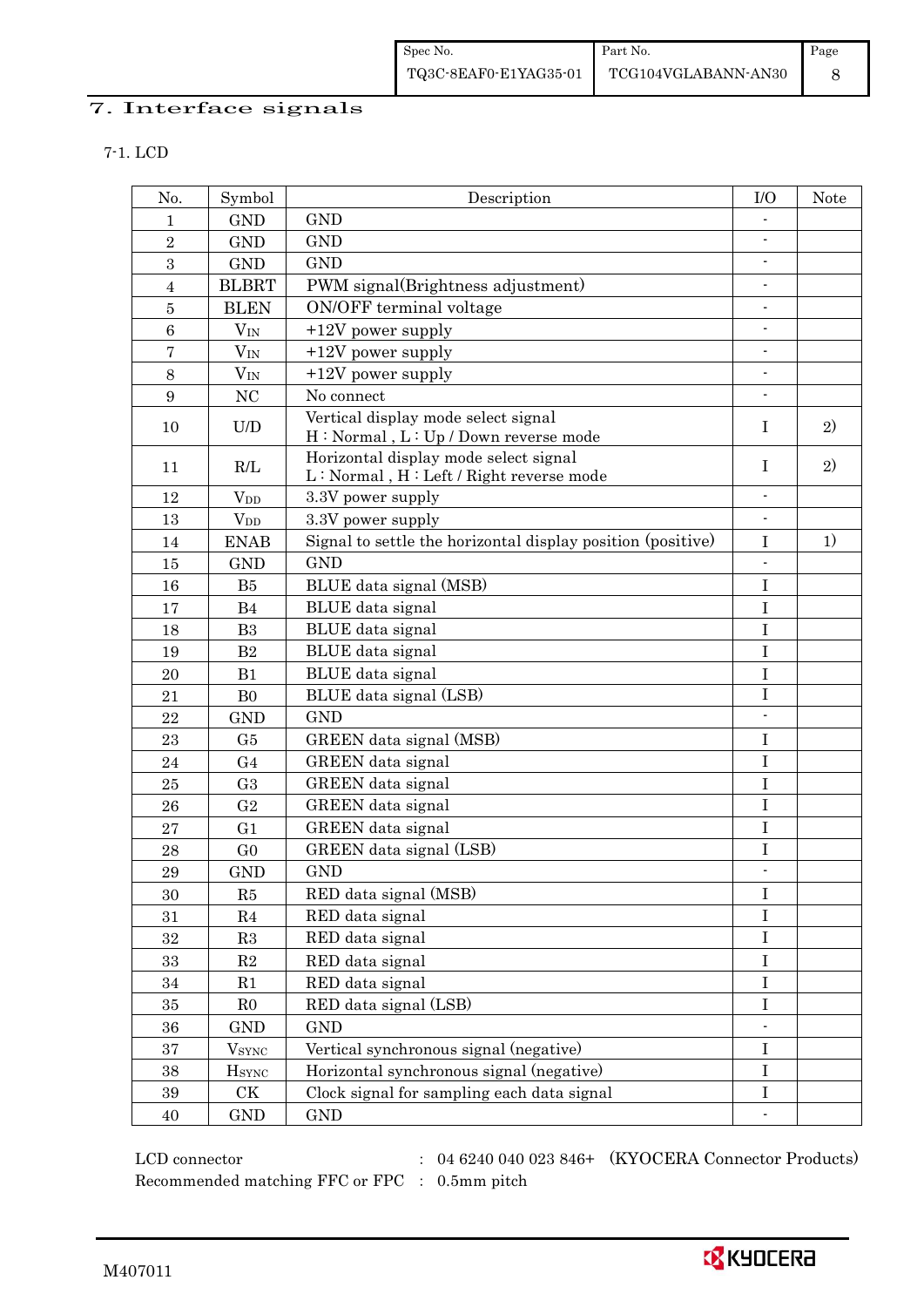| Spec No.              | Part No.            | Page |
|-----------------------|---------------------|------|
| TQ3C-8EAF0-E1YAG35-01 | TCG104VGLABANN-AN30 |      |

- 1) The horizontal display start timing is settled in accordance with a rising timing of ENAB signal. In case ENAB is fixed "Low", the horizontal start timing is determined. Don't keep ENAB "High" during operation.
- 2)



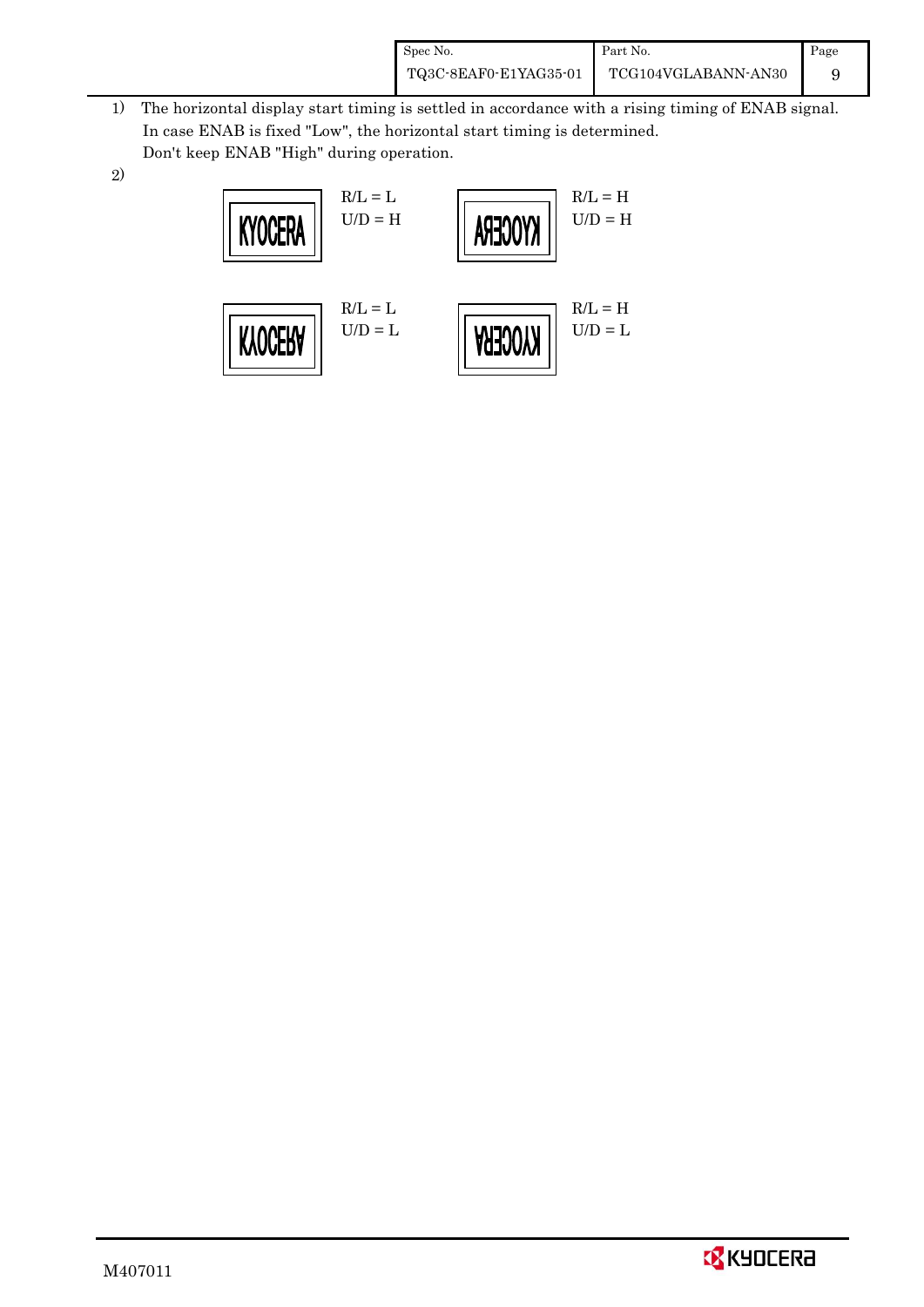### 8. Input timing characteristics

|                                      | Item        | Symbol     | Min            | Typ   | Max      | Unit    | <b>Note</b> |
|--------------------------------------|-------------|------------|----------------|-------|----------|---------|-------------|
|                                      | Frequency   | 1/Tc       | 22.66          | 25.18 | 27.69    | MHz     |             |
| Clock                                | Duty ratio  | Tch/Tc     | 40             | 50    | 60       | $\%$    |             |
|                                      | Set up time | Tds        | 5              |       |          | ns      |             |
| Data                                 | Hold time   | Tdh        | 10             |       |          | ns      |             |
| Horizontal sync.<br>signal           | Cycle       |            | 30.0           | 31.8  |          | $\mu$ s |             |
|                                      |             | TH         | 770            | 800   | 850      | clock   |             |
|                                      | Pulse width | THp        | $\overline{2}$ | 96    | 200      | clock   |             |
| Vertical sync.                       | Cycle       | TV         | 515            | 525   | 560      | line    |             |
| signal                               | Pulse width | TVp        | $\overline{2}$ |       | 34       | line    |             |
| Horizontal display period            |             | THd        | 640            |       |          | clock   |             |
| Hsync, Clock phase difference        |             | THc        | 10             |       | $Te-10$  | ns      |             |
| Hsync-Vsync. phase difference        |             | TVh        | 2Tc            |       | TH-THp-1 | ns      |             |
| Vertical sync. signal start position |             | <b>TVs</b> | 34             |       |          | line    |             |
| Vertical display period              |             | TVd        | 480            |       |          | line    |             |

#### 8-1. Timing characteristics

1) In case of lower frequency, the deterioration of the display quality, flicker etc., may occur.

2) CK count of each Horizontal Scanning Time should be always the same.Vertical invalid data period should be "n" X "Horizontal Scanning Time". (n: integer) Frame period should be always the same.

#### 8-2. Horizontal display position

| Item                                               |             | Symbol | Min | Typ | Max                    | Unit  | Note |
|----------------------------------------------------|-------------|--------|-----|-----|------------------------|-------|------|
| Enable signal                                      | Set up time | Tes    | đ   |     | $\operatorname{Te-}10$ | ns    |      |
|                                                    | Pulse width | Tep    |     | 640 | $TH-10$                | clock |      |
| H <sub>SYNC</sub> - Enable signal phase difference |             | The    | 44  |     | TH-664                 | clock |      |

1) The horizontal display position is determined by ENAB signal.

2) When ENAB is fixed at "Low", the display starts from the data of C104(clock) as shown in 8-5.

- 8-3. Vertical display position
	- 1) The vertical display position (TVs) is 34th line.
	- 2) ENAB signal is independent of vertical display position.

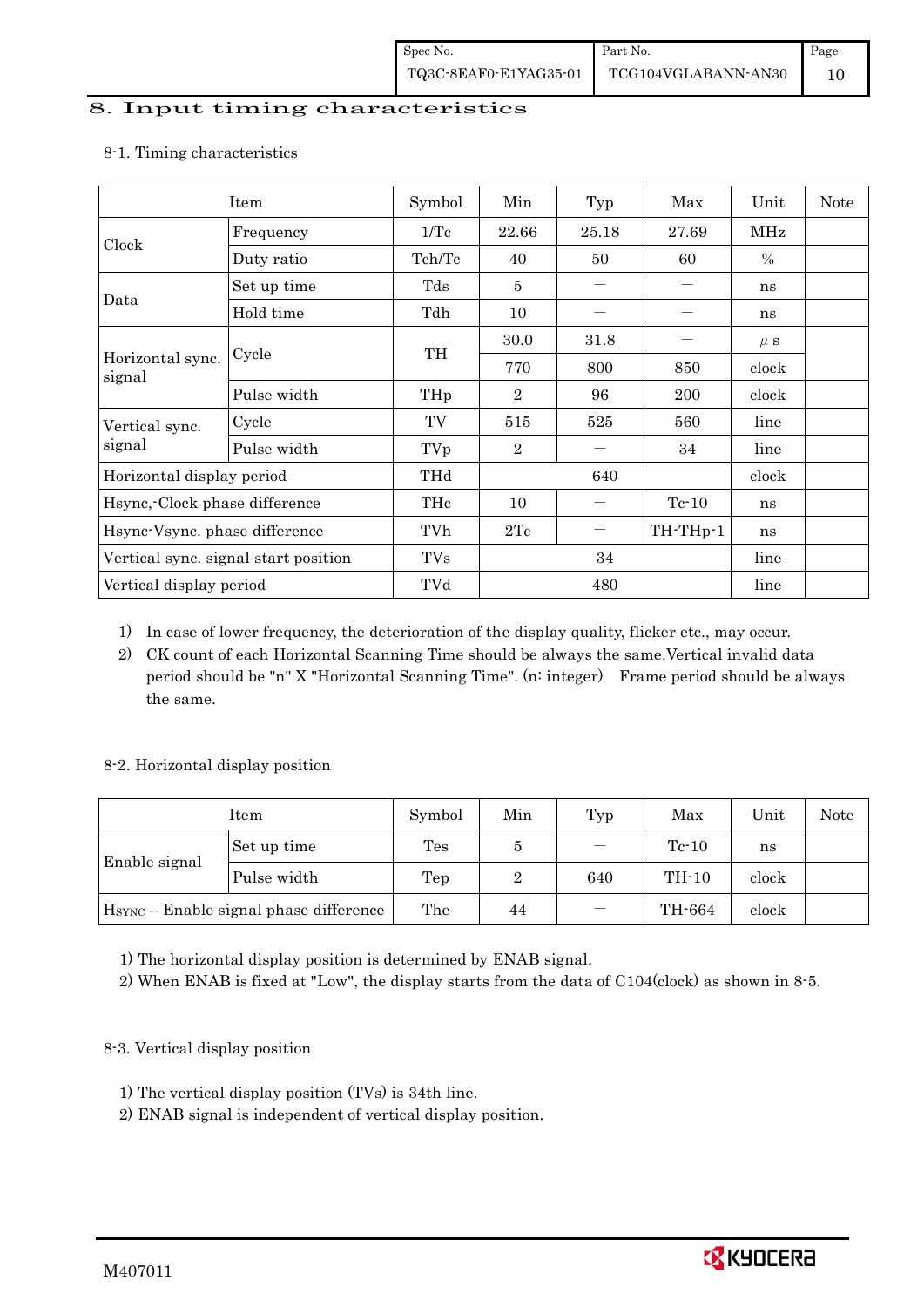8-4. Input Data Signals and Display position on the screen



8-5. Input timing characteristics



- 1) When ENAB is fixed at "Low", the display starts from the data of C104(Clock).
- 2) The vertical display position(TVs) is fixed at 34th line.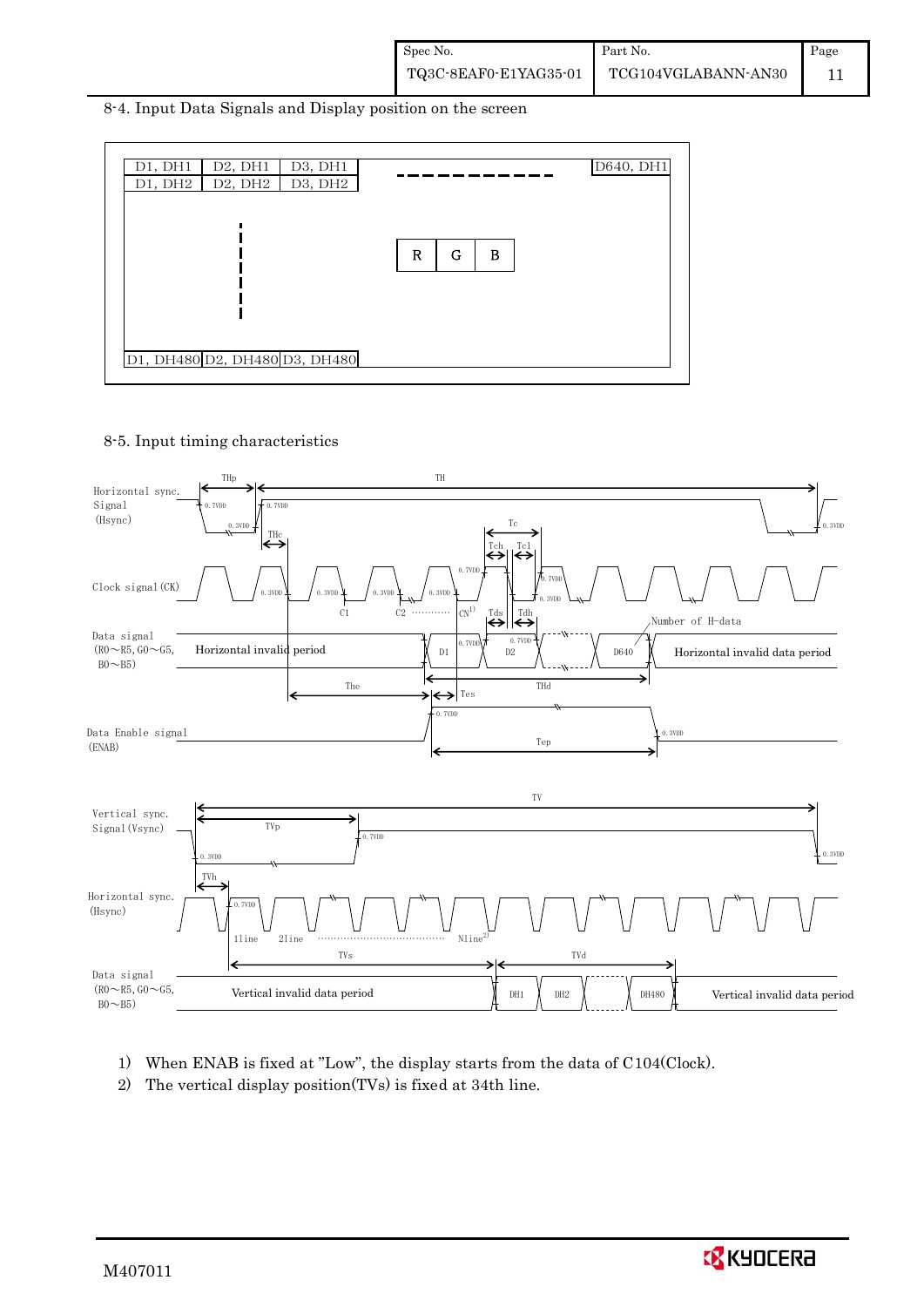## 9. Lot number identification

The lot number shall be indicated on the back of the backlight case of each LCD.

TCG104VGLABANN-AN30 - □□ - □□ - □ MADE IN □□□□□ ↓ ↓ ↓ ↓ ↓  $\begin{array}{ccc} 1 \ 2 & 3 & 4 \end{array}$  5

- No1. No5. above indicate
	- 1. Year code
		- 2. Month code
		- 3. Date
		- 4. Version Number
		- 5. Country of origin (Japan or China)

| Year       | 2013 | 2014 | 2015 | 2016 | 2017 | 2018 |
|------------|------|------|------|------|------|------|
| $\rm Code$ |      |      |      |      |      |      |

| Month | Jan. | Feb. | Mar. | Apr. | May | Jun. |
|-------|------|------|------|------|-----|------|
| Code  |      |      |      |      |     |      |

| Month | Jul. | Aug. | Sep. | Oct. | Nov. | Dec. |
|-------|------|------|------|------|------|------|
| Code  |      |      |      | ∡⊾   |      |      |

#### 10. Warranty

#### 10-1. Incoming inspection

Please inspect the LCD within one month after your receipt.

#### 10-2. Production warranty

 Kyocera warrants its LCD's for a period of 12 months from the ship date. Kyocera shall, by mutual agreement, replace or re-work defective LCD's that are shown to be Kyocera's responsibility.

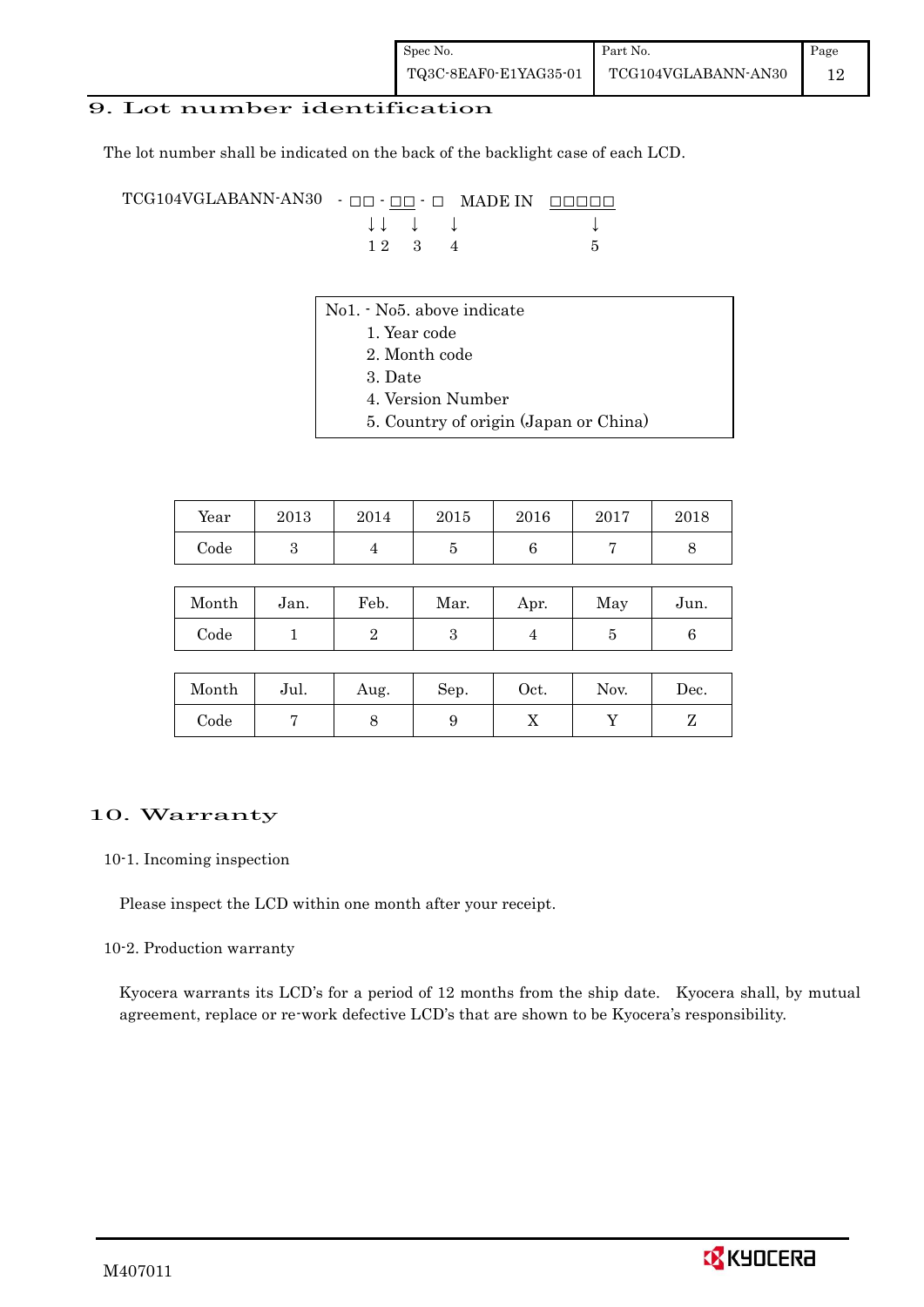### 11. Precautions for use

- 11-1. Installation of the LCD
- 1) A transparent protection plate shall be added to protect the LCD and its polarizer.
- 2) Please ground either of the mounting (screw) holes located at each corner of an LCD,
- in order to stabilize brightness and display quality.
- 3) The LCD shall be installed so that there is no pressure on the LSI chips.
- 4) The LCD shall be installed flat, without twisting or bending.
- 5) A transparent protection sheet is attached to the polarizer. Please remove the protection film slowly before use, paying attention to static electricity.

### 11-2. Static electricity

- 1) Since CMOS ICs are mounted directly onto the LCD glass, protection from static electricity is required.
- 2) Workers should use body grounding. Operator should wear ground straps.

## 11-3. LCD operation

- 1) The LCD shall be operated within the limits specified. Operation at values outside of these limits may shorten life, and/or harm display images.
- 2) Please select the best display pattern based on your evaluation because flicker, lines or nonuniformity or unevenness can be visible depending on display patterns.

### 11-4. Storage

- 1) The LCD shall be stored within the temperature and humidity limits specified. Store in a dark area, and protect the LCD from direct sunlight or fluorescent light.
- 2) Always store the LCD so that it is free from external pressure onto it.

11-5. Usage

- 1) DO NOT store in a high humidity environment for extended periods. Polarizer degradation bubbles, and/or peeling off of the polarizer may result.
- 2) The front polarizer is easily scratched or damaged. Prevent touching it with any hard material, and from being pushed or rubbed.
- 3) The LCD screen may be cleaned by wiping the screen surface with a soft cloth or cotton pad using a little Ethanol.
- 4) Water may cause damage or discoloration of the polarizer. Clean condensation or moisture from any source immediately.
- 5) Always keep the LCD free from condensation during testing. Condensation may permanently spot or stain the polarizer.
- 6) Do not disassemble LCD because it will result in damage.
- 7) This Kyocera LCD has been specifically designed for use in general electronic devices, but not for use in a special environment such as usage in an active gas. Hence, when the LCD is supposed to be used in a special environment, evaluate the LCD thoroughly beforehand and do not expose the LCD to chemicals such as an active gas.
- 8) Please do not use solid-base image pattern for long hours because a temporary afterimage may appear. We recommend using screen saver etc. in cases where a solid-base image pattern must be used.
- 9) Liquid crystal may leak when the LCD is broken. Be careful not to let the fluid go into your eyes and mouth. In the case the fluid touches your body; rinse it off right away with water and soap.

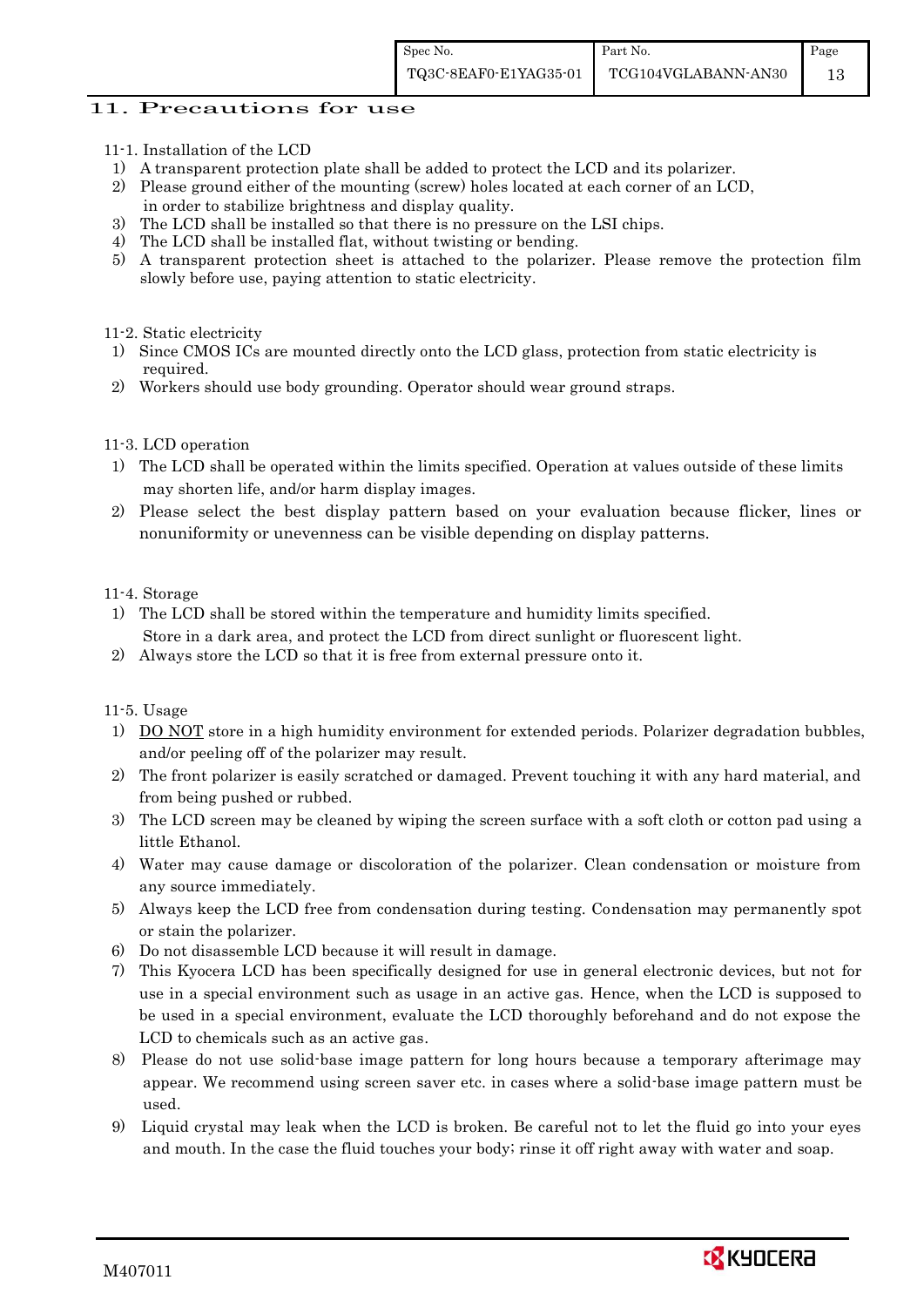## 12. Reliability test data

| Test item                            | Test condition                                                                                       | Test time |                                                            | Judgement                                                                  |
|--------------------------------------|------------------------------------------------------------------------------------------------------|-----------|------------------------------------------------------------|----------------------------------------------------------------------------|
| High temp.<br>atmosphere             | $80^{\circ}$ C                                                                                       | 240h      | Display function<br>Display quality<br>Current consumption | $\therefore$ No defect<br>$\therefore$ No defect<br>$\therefore$ No defect |
| Low temp.<br>atmosphere              | $-30^{\circ}$ C                                                                                      | 240h      | Display function<br>Display quality<br>Current consumption | $\therefore$ No defect<br>: No defect<br>$\therefore$ No defect            |
| High temp.<br>humidity<br>atmosphere | $40^{\circ}$ C 90% RH                                                                                | 240h      | Display function<br>Display quality<br>Current consumption | $\therefore$ No defect<br>$\therefore$ No defect<br>$\therefore$ No defect |
| Temp. cycle                          | $-30\degree C$<br>0.5 <sub>h</sub><br>0.5 <sub>h</sub><br>R.T.<br>$80^{\circ}$ C<br>0.5 <sub>h</sub> | 10cycles  | Display function<br>Display quality<br>Current consumption | $\therefore$ No defect<br>$\therefore$ No defect<br>$\therefore$ No defect |
| High temp.<br>operation              | $70^{\circ}$ C                                                                                       | 500h      | Display function<br>Display quality<br>Current consumption | $\therefore$ No defect<br>$\therefore$ No defect<br>$\therefore$ No defect |

1) Each test item uses a test LCD only once. The tested LCD is not used in any other tests.

2) The LCD is tested in circumstances in which there is no condensation.

3) The reliability test is not an out-going inspection.

4) The result of the reliability test is for your reference purpose only. The reliability test is conducted only to examine the LCD's capability.

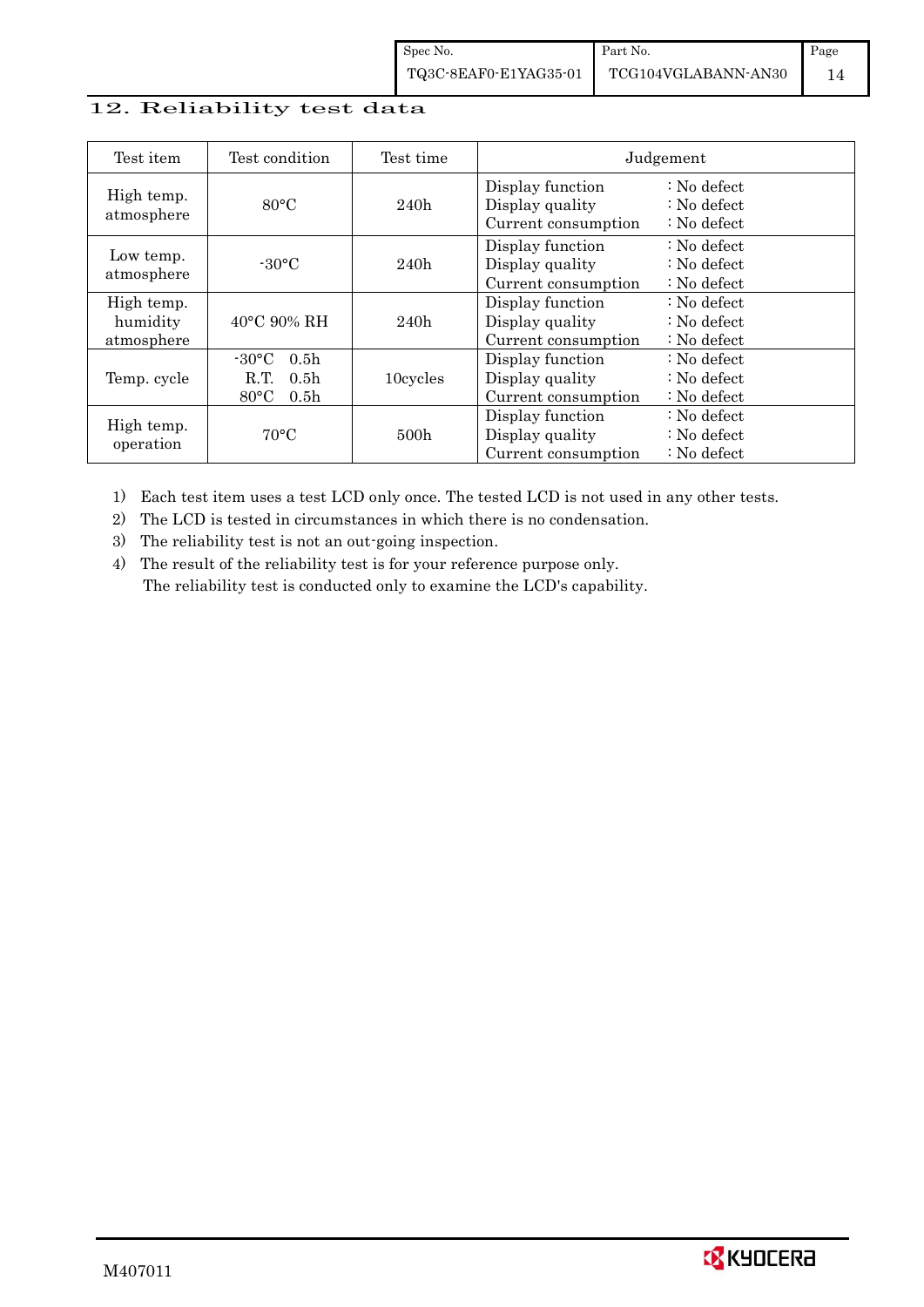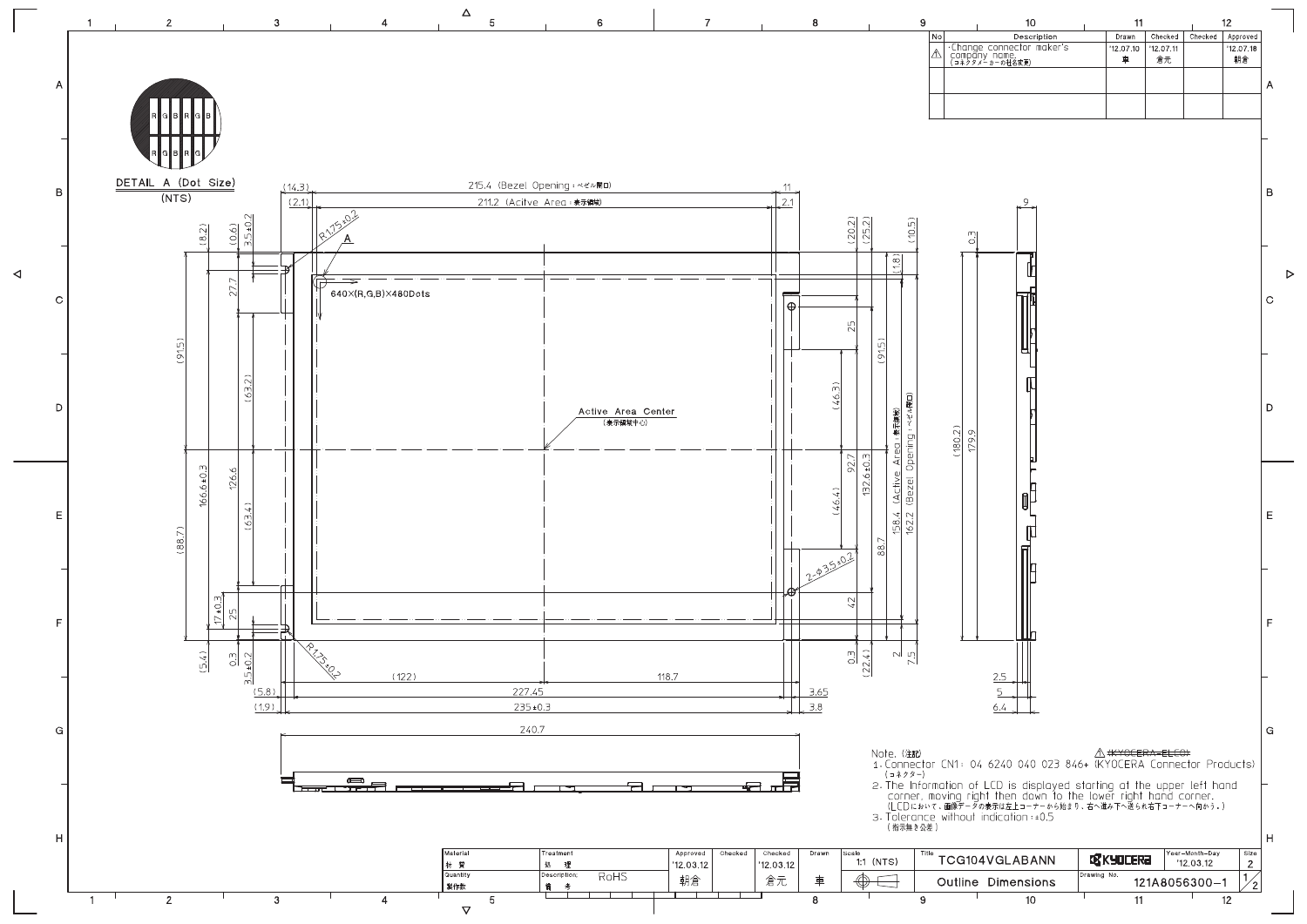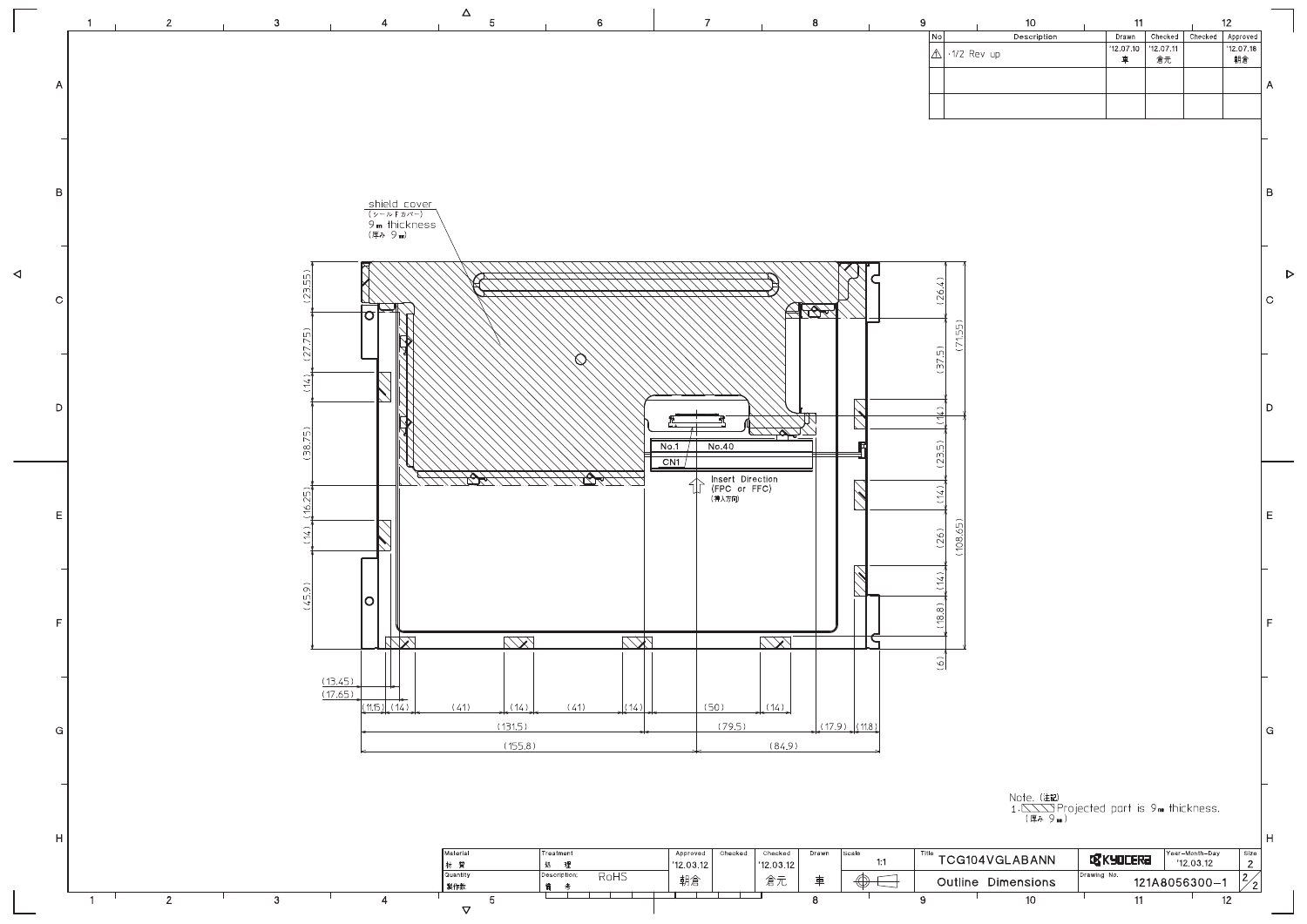| Spec No. | TQ3C-8EAF0-E2YAG35-00 |
|----------|-----------------------|
| Date     | July 25, 2013         |

# KYOCERA INSPECTION STANDARD

# TYPE : TCG104VGLABANN-AN30

KYOCERA DISPLAY CORPORATION

| Original      |          | Designed by $:$ Engineering dept. | Confirmed by $:QA$ dept. |                      |            |
|---------------|----------|-----------------------------------|--------------------------|----------------------|------------|
| Issue Date    | Prepared | Checked                           | Approved                 | Checked              | Approved   |
| July 25, 2013 | L. Mori  | 4 Hamazaki "                      | M.FriiTani               | $e$ $\overline{L}$ 0 | T. OKamoto |

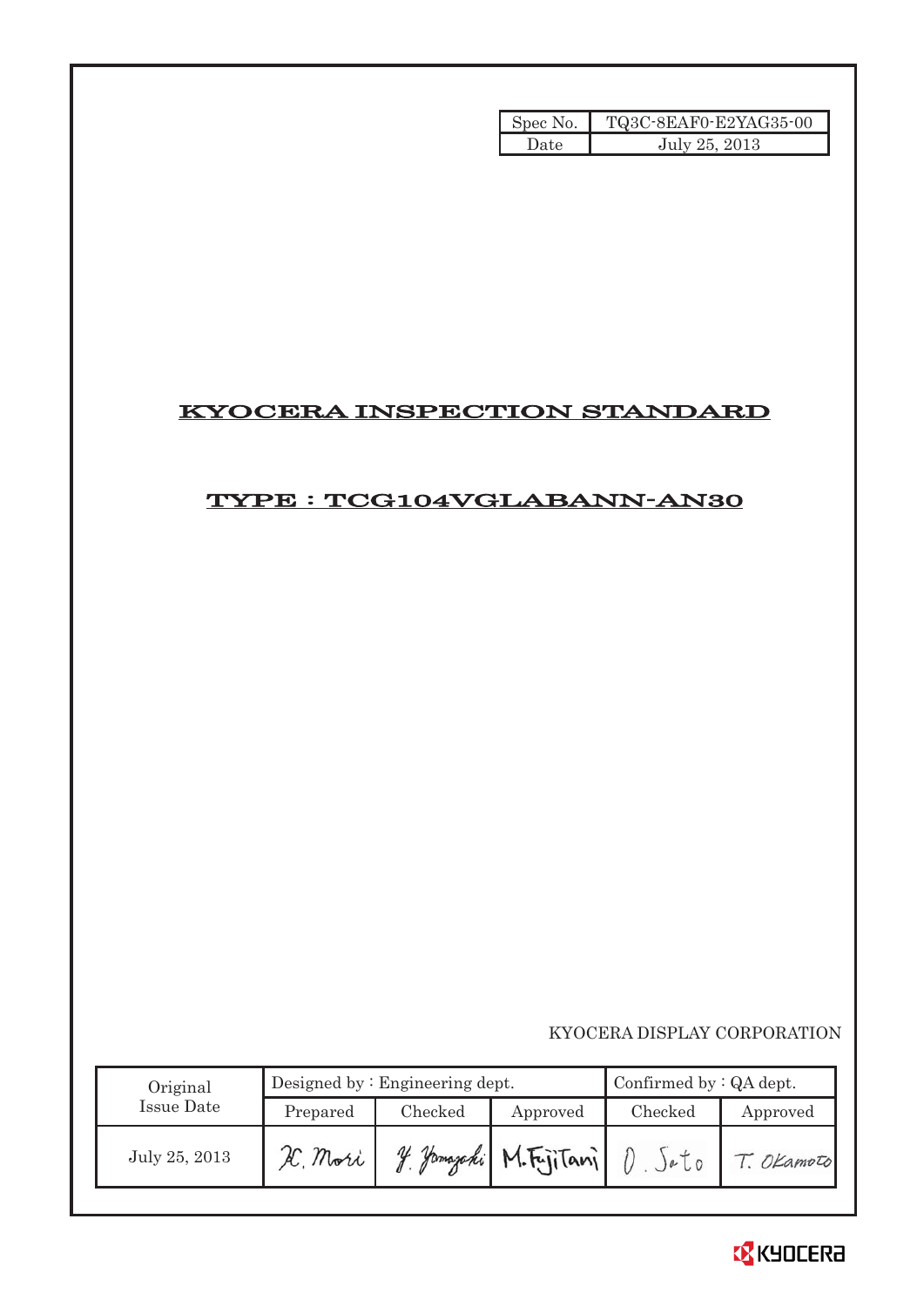| Spec No.              | Part No.            | Page |
|-----------------------|---------------------|------|
| TQ3C-8EAF0-E2YAG35-00 | TCG104VGLABANN-AN30 |      |

| Revision record |             |                                                                   |  |         |                        |               |                        |
|-----------------|-------------|-------------------------------------------------------------------|--|---------|------------------------|---------------|------------------------|
|                 |             | Confirmed by $\colon$ QA dept.<br>Designed by : Engineering dept. |  |         |                        |               |                        |
| $\rm{Date}$     |             | $\ensuremath{\mathrm{Prepared}}$                                  |  | Checked | ${\Large\bf Approved}$ | $\rm Checked$ | ${\Large\bf Approved}$ |
|                 |             |                                                                   |  |         |                        |               |                        |
|                 |             |                                                                   |  |         |                        |               |                        |
| Rev.No.         | $\rm{Date}$ | Page                                                              |  |         | Descriptions           |               |                        |
|                 |             |                                                                   |  |         |                        |               |                        |
|                 |             |                                                                   |  |         |                        |               |                        |
|                 |             |                                                                   |  |         |                        |               |                        |
|                 |             |                                                                   |  |         |                        |               |                        |
|                 |             |                                                                   |  |         |                        |               |                        |
|                 |             |                                                                   |  |         |                        |               |                        |
|                 |             |                                                                   |  |         |                        |               |                        |
|                 |             |                                                                   |  |         |                        |               |                        |
|                 |             |                                                                   |  |         |                        |               |                        |
|                 |             |                                                                   |  |         |                        |               |                        |
|                 |             |                                                                   |  |         |                        |               |                        |
|                 |             |                                                                   |  |         |                        |               |                        |
|                 |             |                                                                   |  |         |                        |               |                        |
|                 |             |                                                                   |  |         |                        |               |                        |
|                 |             |                                                                   |  |         |                        |               |                        |
|                 |             |                                                                   |  |         |                        |               |                        |
|                 |             |                                                                   |  |         |                        |               |                        |
|                 |             |                                                                   |  |         |                        |               |                        |
|                 |             |                                                                   |  |         |                        |               |                        |
|                 |             |                                                                   |  |         |                        |               |                        |
|                 |             |                                                                   |  |         |                        |               |                        |
|                 |             |                                                                   |  |         |                        |               |                        |
|                 |             |                                                                   |  |         |                        |               |                        |
|                 |             |                                                                   |  |         |                        |               |                        |
|                 |             |                                                                   |  |         |                        |               |                        |
|                 |             |                                                                   |  |         |                        |               |                        |
|                 |             |                                                                   |  |         |                        |               |                        |
|                 |             |                                                                   |  |         |                        |               |                        |
|                 |             |                                                                   |  |         |                        |               |                        |
|                 |             |                                                                   |  |         |                        |               |                        |
|                 |             |                                                                   |  |         |                        |               |                        |
|                 |             |                                                                   |  |         |                        |               |                        |
|                 |             |                                                                   |  |         |                        |               |                        |
|                 |             |                                                                   |  |         |                        |               |                        |
|                 |             |                                                                   |  |         |                        |               |                        |
|                 |             |                                                                   |  |         |                        |               |                        |

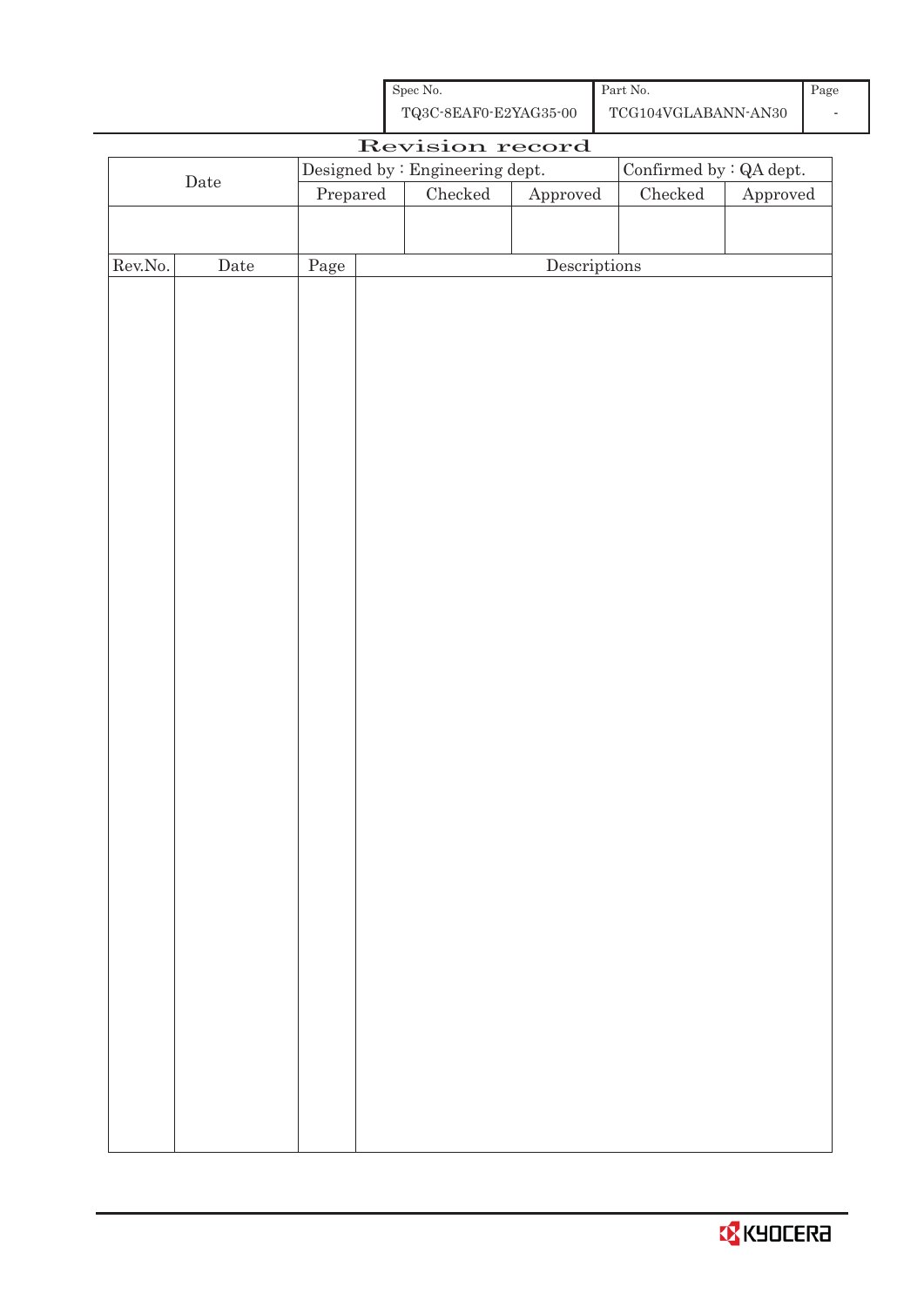Page 1

# Visuals specification

| 1) Note                          |                                                                                                                                                                                                                                                                                                                                                                                                                                                                                                                  |                                                                                                                         |                                                                                                                                                                                                                                                 |  |  |  |
|----------------------------------|------------------------------------------------------------------------------------------------------------------------------------------------------------------------------------------------------------------------------------------------------------------------------------------------------------------------------------------------------------------------------------------------------------------------------------------------------------------------------------------------------------------|-------------------------------------------------------------------------------------------------------------------------|-------------------------------------------------------------------------------------------------------------------------------------------------------------------------------------------------------------------------------------------------|--|--|--|
|                                  | Note                                                                                                                                                                                                                                                                                                                                                                                                                                                                                                             |                                                                                                                         |                                                                                                                                                                                                                                                 |  |  |  |
| General                          | Customer identified anomalies not defined within this inspection standard shall be<br>1.<br>reviewed by Kyocera, and an additional standard shall be determined by mutual<br>consent.<br>This inspection standard about the image quality shall be applied to any defect within<br>2.<br>the active area and shall not be applicable to outside of the area.<br>Inspection conditions<br>3.<br>Luminance<br>$\div 500$ Lux min.<br>Inspection distance<br>$\div$ 300 mm.<br>$:25 \pm 5^{\circ}$ C<br>Temperature |                                                                                                                         |                                                                                                                                                                                                                                                 |  |  |  |
| Definition of<br>inspection item | Direction<br>Dot defect                                                                                                                                                                                                                                                                                                                                                                                                                                                                                          | Bright dot defect                                                                                                       | : Directly above<br>The dot is constantly "on" when power applied to the<br>LCD, even when all "Black" data sent to the screen.                                                                                                                 |  |  |  |
|                                  |                                                                                                                                                                                                                                                                                                                                                                                                                                                                                                                  |                                                                                                                         | Inspection tool: 5% Transparency neutral density filter.<br>Count dot: If the dot is visible through the filter.<br>Don't count dot: If the dot is not visible through the<br>filter.<br>RGBRGBRGB<br>dot defect<br>$R$ G $B$ $R$<br>GBR<br>G B |  |  |  |
|                                  |                                                                                                                                                                                                                                                                                                                                                                                                                                                                                                                  | Black dot defect                                                                                                        | The dot is constantly "off" when power applied to the<br>LCD, even when all "White" data sent to the screen.                                                                                                                                    |  |  |  |
|                                  |                                                                                                                                                                                                                                                                                                                                                                                                                                                                                                                  | Adjacent dot                                                                                                            | Adjacent dot defect is defined as two or more bright dot<br>defects or black dot defects.<br>G B<br>R<br>G B <br>RGBRGBRGB<br>dot defect<br>$R$ G $B$ $R$ $G$ $B$<br>R<br>G                                                                     |  |  |  |
|                                  | External<br>inspection                                                                                                                                                                                                                                                                                                                                                                                                                                                                                           | Bubble, Scratch,<br>Foreign particle<br>(Polarizer, Cell,<br>Backlight)                                                 | Visible operating (all pixels "Black" or "White") and non<br>operating.                                                                                                                                                                         |  |  |  |
|                                  |                                                                                                                                                                                                                                                                                                                                                                                                                                                                                                                  | Appearance<br>inspection                                                                                                | Does not satisfy the value at the spec.                                                                                                                                                                                                         |  |  |  |
|                                  | Definition<br>of size                                                                                                                                                                                                                                                                                                                                                                                                                                                                                            | Definition of circle size<br>Definition of linear size<br>а<br>$\mathbf{d} = ( \, \mathbf{a} \, + \, \mathbf{b} \, )/2$ |                                                                                                                                                                                                                                                 |  |  |  |